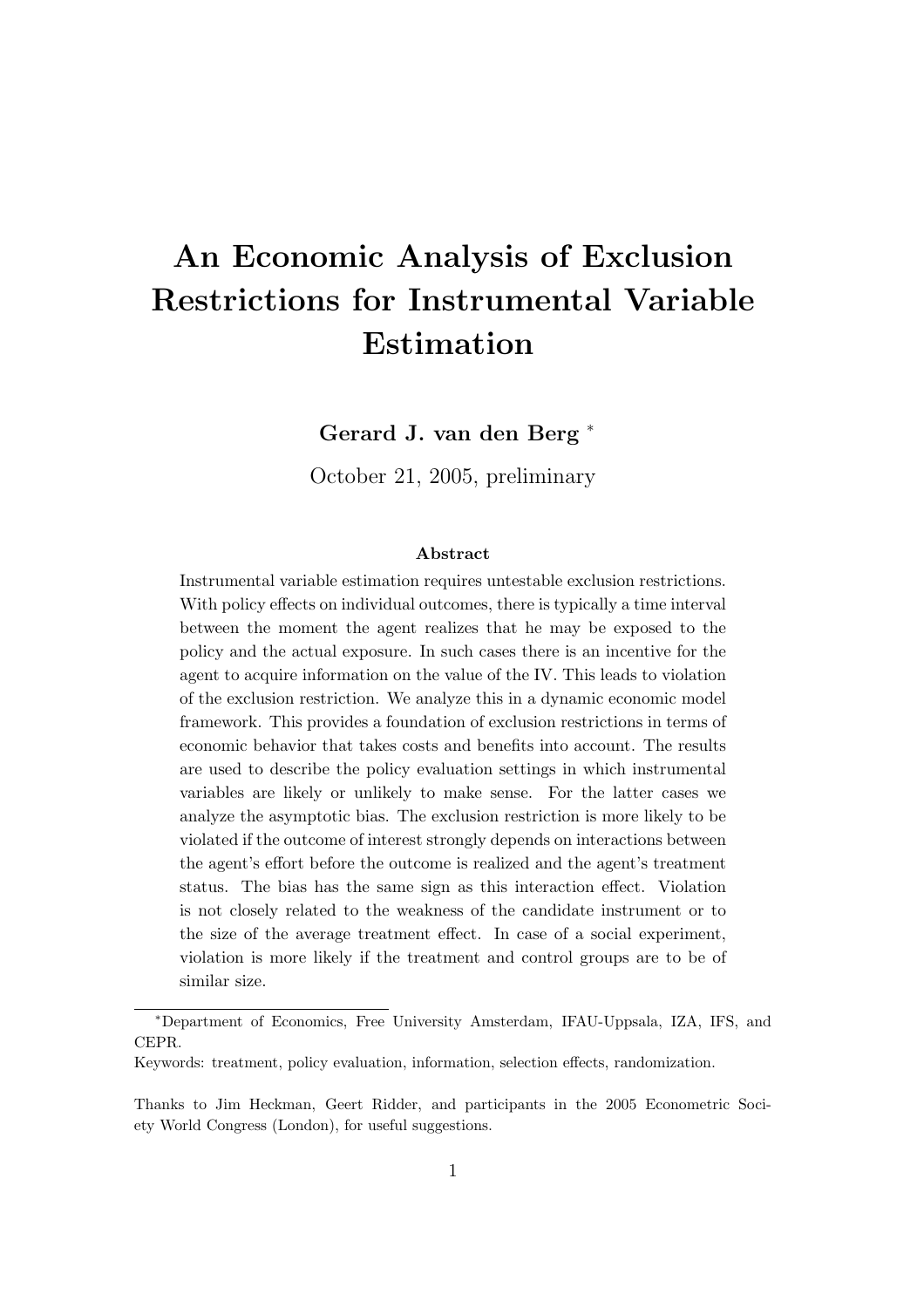## 1 Introduction

Instrumental variable estimation has since long been a standard econometric technique for dealing with endogeneity and selection issues in general, and for non-experimental policy evaluation in particular (see e.g. Angrist, Imbens and Rubin, 1996, Heckman, LaLonde and Smith, 1999, and Blundell and MaCurdy, 1999, for surveys). Basically, if one is interested in the effect of a "treatment variable" on an outcome variable, and the treatment is not exogenously assigned, then one may perform causal inference by exploiting the presence of variables that causally affect the treatment status but do not have a direct causal effect on the outcome. The latter restriction is called an exclusion restriction. Exclusion restrictions are identifying restrictions, so they can not be tested. This means that empirical results critically depend on the validity of the exclusion restriction, and that this restriction needs to be justified on a priori grounds.

With policy effects on individual outcomes, there is typically a time interval between the moment the agent realizes that he may be exposed to the policy and the actual exposure. For example, unemployed workers are aware of the existence of policies leading to treatments at some point of time in the future. As long as the instrumental variable affecting the treatment does not have a causal effect on the individual's behavior, the exclusion restriction is not violated. Often, a sufficient condition for this is that the agent does not observe the value of the instrumental variable. However, there is an incentive for the agent to acquire information on this value. After all, the probability of exposure to treatment is a determinant of the optimal strategy, and the more the agent knows about it, the better he can fine-tune his behavior in response to this, and the higher his expected present value will be. The agent's strategy affects the outcome of interest. Thus, the acquisition of the value of the variable that is used by the econometrician as instrumental variable leads to violation of the exclusion restriction and to incorrect empirical inference.<sup>1</sup>

In this paper we investigate, in the context of a dynamic economic framework, under which conditions it is optimal for the agent to acquire the value of the intended instrumental variable. This provides a foundation of exclusion restrictions in terms of economic behavior that takes costs and benefits into account. The results are used to describe the policy evaluation settings in which instrumental

<sup>1</sup>Earlier studies mentioning similar arguments, tacitly assuming that acquisition is free, include Abbring and Van den Berg (2003). For a very recent exposition, see Heckman and Navarro (2005). Note that we are not concerned with mechanical program lock-in effects that may affect the outcomes of participants before the end of the actual treatment participation.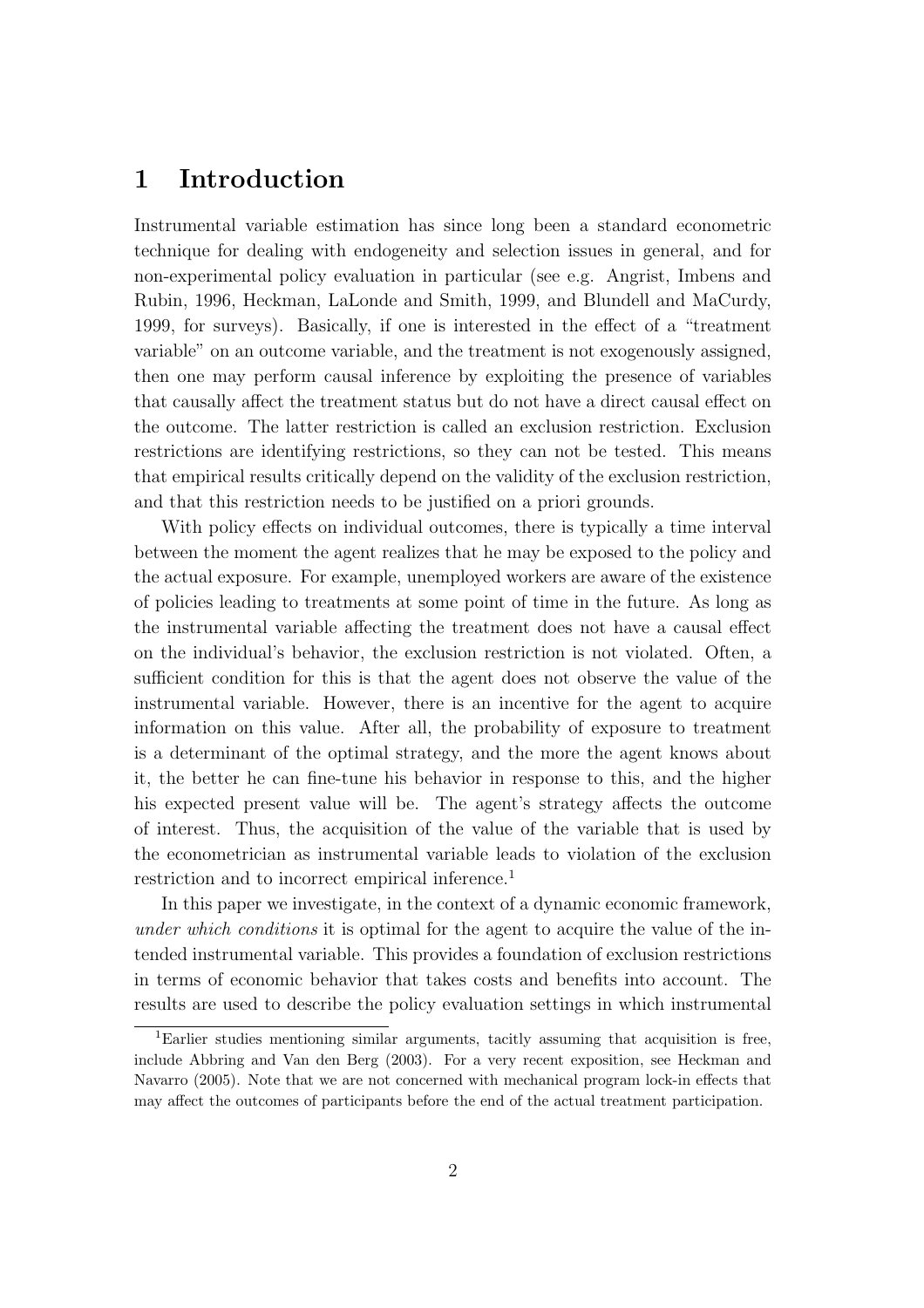variables are likely or unlikely to make sense. This is especially useful since by definition no empirical evidence is available on the validity of exclusion restrictions.

At first sight one may think that information acquisition does not take place if and only if the acquisition costs are high, and that therefore the conclusion is simply going to be that instrumental variables estimation is particularly useful to study policy effects for agents with scarce resources. For active labor market policy analysis this would mean that it is particularly useful for agents at the bottom of the labor market, which coincides with the target group of most of these policy measures. However, this line of reasoning ignores the role of the value of the information that is acquired. We show that this leads to a different set of conclusions. The results point at the importance of the extent to which the treatment status and the agent's effort interact in the outcome.

The literature on instrumental variable estimation has recently been concerned with the use of so-called weak instruments, i.e. instrumental variables that are only weakly related to the treatment status (see e.g. Stock, Wright and Yogo, 2002, for a survey). Underlying this is the idea that weak instruments are less likely to be used by agents as direct causal inputs into the outcome of interest. We argue that in many cases this line of reasoning is incorrect, and therefore the attractiveness of weak instruments may be exaggerated.

We also use our framework to analyze how individuals may selectively affect their treatment status, and, more specifically, whether they selectively choose to become non-compliers, if they can acquire information on determinants of the treatment assignment process. We also consider model frameworks in which treatments are exogenous except for the possibility that individuals may decide to acquire information on the idiosyncratic determinants of the outcome and use this to affect their treatment status (leading to endogeneity of the latter). These models resemble the non-additive models examined by Imbens and Newey (2002). We examine how acquisition affects the OLS-type estimates of the treatment effect.

Throughout the paper we discuss two leading examples. In the first, the treatment is participation in a job search assistance program by an unemployed individual, and the policy intensity is different across two otherwise identical geographical regions. For example, in one region, the budget for the program per potential participant may be larger, so that the individual probability of being treated is larger, holding everything else constant. An individual may not be aware of the variation in policy intensities, or he may be aware of the distribution of intensities but not know his personally relevant intensity, in which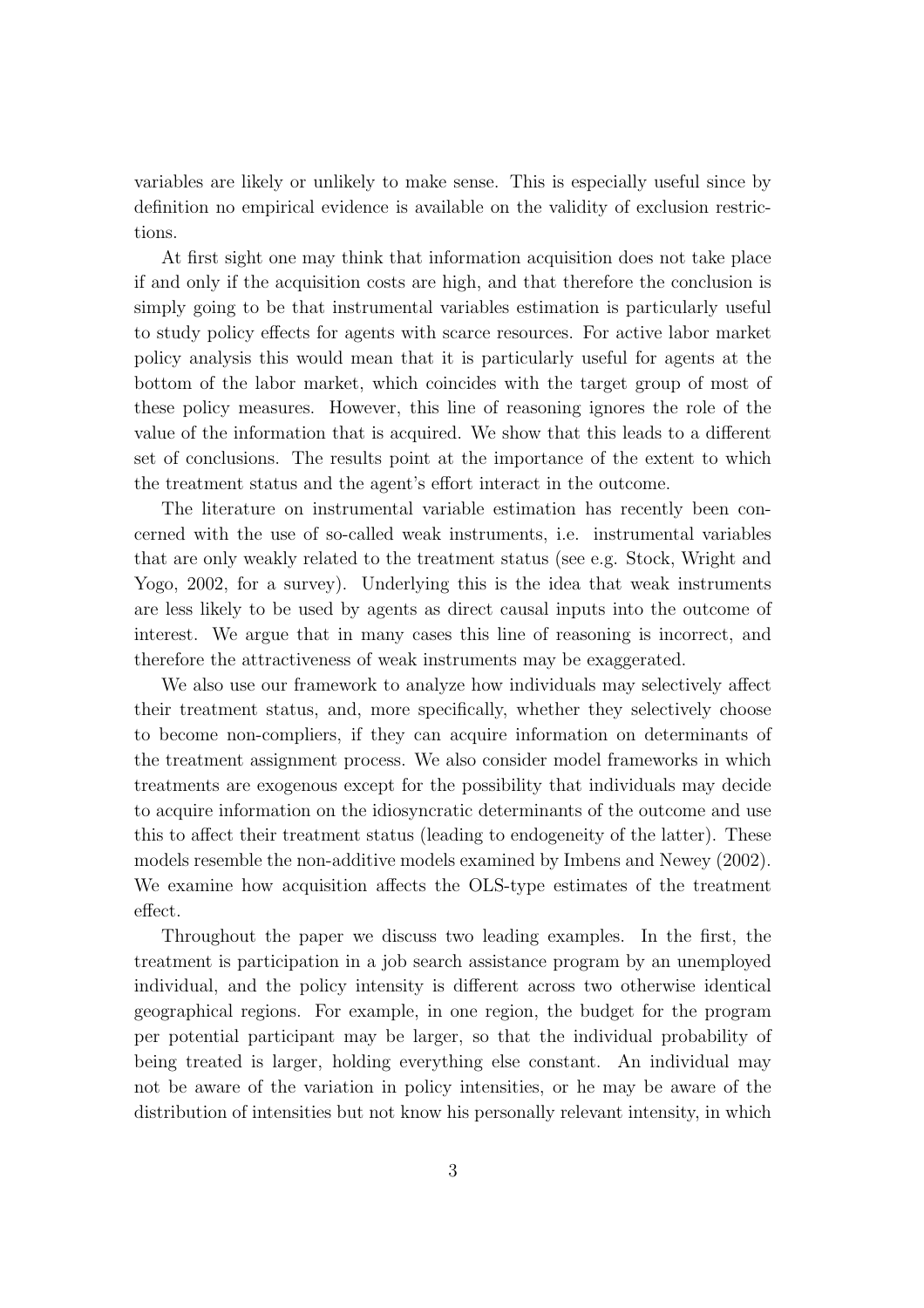cases a regional dummy indicator may be a valid instrumental variable. If the individual acquires his own region's policy intensity parameter then he may have an incentive to use this information before the treatment is realized. For example, it may be optimal to reduce the job search effort more if the treatment probability is large, because it is cheaper to provide effort after the treatment.

In the second example, we examine a double-blind experiment of say a medication to treat a disease. The randomized intention to treat then equals the treatment status, and this is unobserved until the outcome is observed. However, in the case of life-threatening diseases, an individual has an incentive to find out whether he receives medication or a placebo, for example by sending one tablet to a laboratory. If he discovers that he receives a placebo then he may choose a different lifestyle, which in turn affects the outcome. Alternatively, he may drop out and apply for participation in another medical experiment. Yet another option is to share the tablets among participating individuals. See e.g. Collins and Pinch (1998) and Schuklenk (2003) for examples concerning experiments of AIDS medication.

We mostly restrict attention to a binary instrument and a binary treatment status. We occasionally illustrate the analysis by examining unemployed job searchers who may participate in a job search assistance program. However, the results can be applied to many other situations, and indeed they can be straightforwardly applied to situations in which the treatment variable is not a policy variable. Also, the costs of information should be taken to cover not only monetary costs but also other types of effort. The paper is organized as follows: Section 2 presents the model framework, Section 3 derives the results concerning information acquisition, Section 4 discusses the implications for instrumental variable estimation, and Section 5 concludes.

## 2 The model framework

The main insights and results can be derived in a simple model framework with three time periods.

Consider an assignment process leading to the actual treatment status of an agent or decision maker.<sup>2</sup> We assume that this process depends on a variable  $Z$ . At the onset of the first period, Z is realized separately for each agent. We take the distribution of  $Z$  as exogenously given and assume that  $Z$  is dispersed, so  $var(Z) > 0$ . Clearly, Z is the candidate instrumental variable. Each agent knows

<sup>2</sup>The model can be expressed in terms of counterfactual outcomes; see Angrist, Imbens and Rubin, 1996, for an exposition.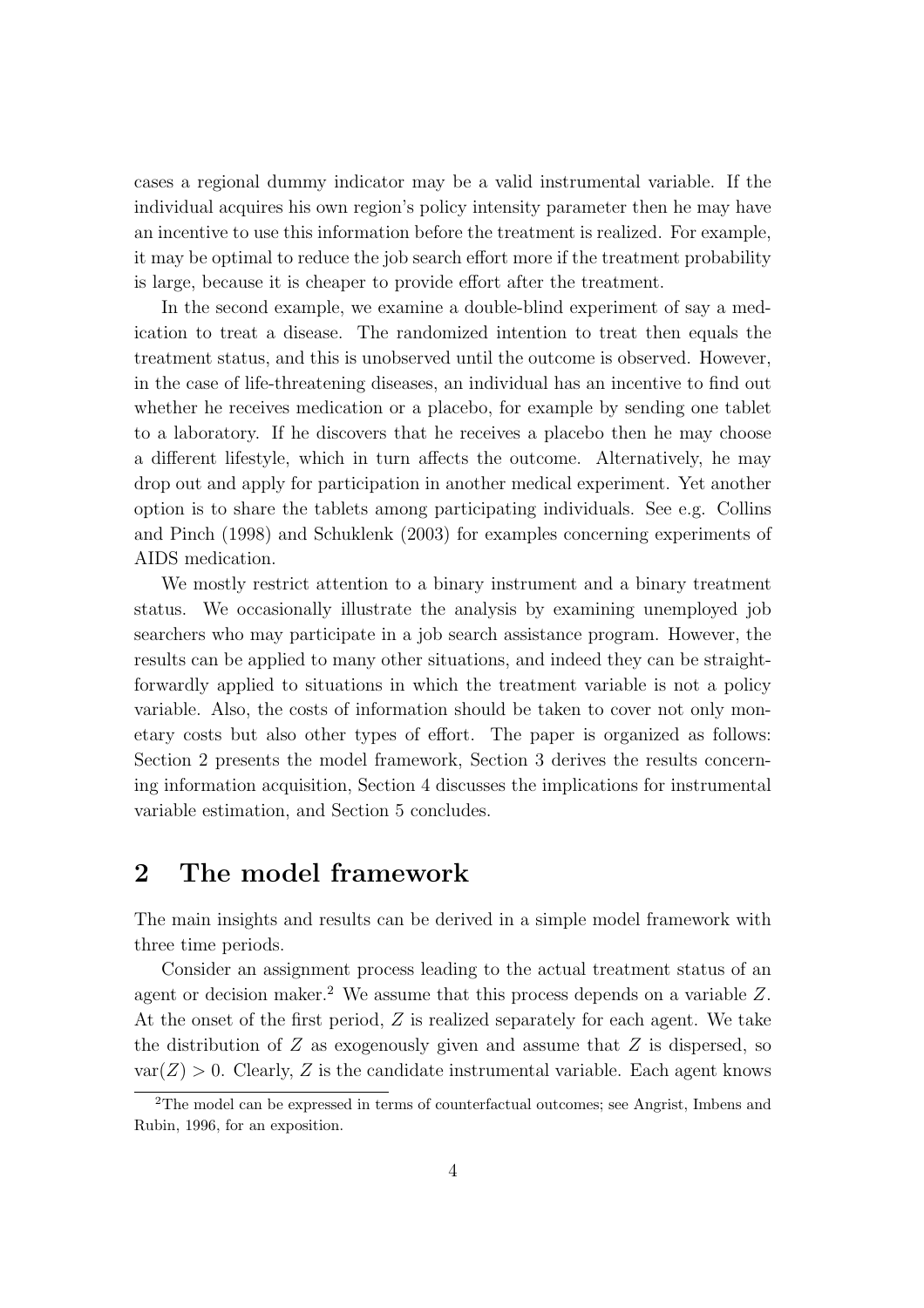the distribution of  $Z$  across all agents. However, an agent does not necessarily know his own realization of Z. More precisely, in Period 1, each agent decides whether to acquire information on Z at cost gamma  $\gamma > 0$  or not.

At the onset of Period 2, the agent determines his optimal strategy or effort s. The agent may or may not know his private value of Z when determining s, but we assume that in Period 2 the agent does not know yet his treatment status Y. Without this assumption the analysis would be irrelevant, because there would never be any incentive to acquire information on the policy intensity. As we shall see, the analysis can allow for additional time periods and for agents to modify their strategy upon learning their value of Y , as long as their behavior before learning Y has an effect on the outcome. The effort s involves costs  $c(s)$ to be paid in Period 2. These may be monetary costs or monetary equivalents of non-monetary costs.

In Period 3, the agent's actual treatment status  $Y$  is realized. Both  $s$  and  $Y$ affect the outcome U, which is also realized in Period 3, simultaneously with or after the realization of Y. We express the outcome U given  $Y = y$  and given s as  $W \cdot f(y, s) + \varepsilon$ , with  $0 \le f(y, s)$  and  $0 < W < \infty$ . Here W is just a multiplicative constant in the outcomes, and we merely introduce it to facilitate the analysis of effects of multiplicative changes in the outcomes. In the first leading example, f may be the probability of making an income gain, and  $W$  may be the expected income gain. The term  $\varepsilon$  is an idiosyncratic outcome component. We assume that  $\mathbb{E}(\varepsilon|Z) = 0$ , but all other determinants of Y may be correlated to  $\varepsilon$ . The latter dependence captures the endogeneity of the actual treatment.

Summarizing, the sequence of events is as follows: the treatment assignment intensity  $Z$  is realized,  $Z$  is acquired or not, the effort  $s$  is chosen, the treatment Y is realized, and the outcome  $W f(y, s) + \varepsilon$  is realized.

The above framework gives rise to a "reduced form" treatment evaluation model. First, as will become clear below, we may assume without loss of generality that  $\mathbb{E}(Y|Z=z)=z$ . This leads to a "treatment equation",

$$
Y = Z + \omega \tag{1}
$$

where  $\mathbb{E}(\omega|Z) = 0$ . Secondly, we have an "outcome equation",

$$
U = Wf(Y, s) + \varepsilon \tag{2}
$$

with  $\mathbb{E}(\varepsilon|Z) = 0$ . The analyst observes U, Y, and Z.

Suppose that, more general than equation (1), we would specify  $\mathbb{E}(Y|Z =$  $z$ ) =  $g(z)$  for some function g. Typically, it is not difficult to estimate g, and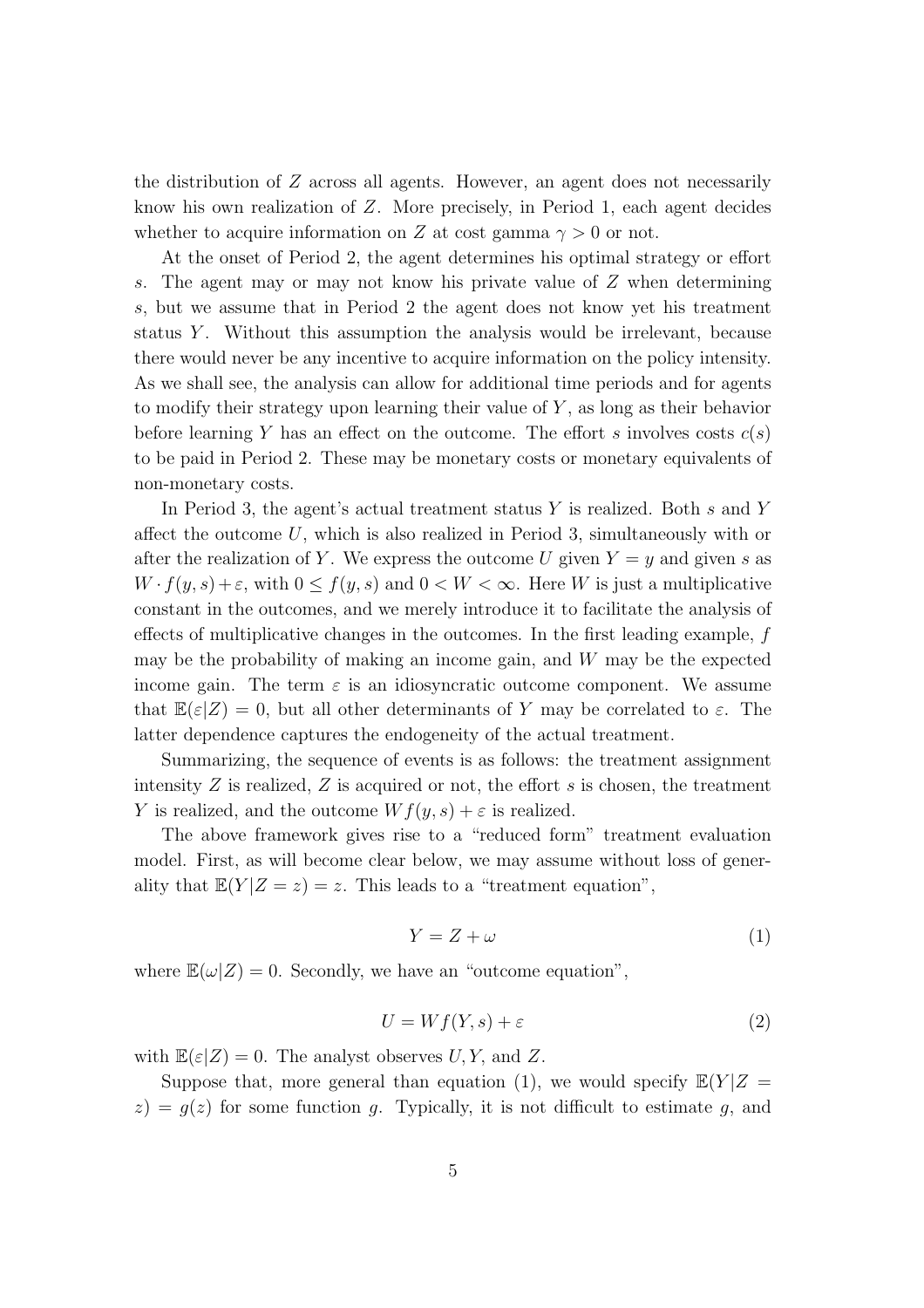this is why we simply redefine  $q(z)$  as our z. This presupposes that q varies with z. In other words, Z as a candidate instrumental variable must be informative. Also, note that the specification  $Y = Z + \omega$  with  $\mathbb{E}(\omega|Z) = 0$  can also capture discrete Y. Notably, if Y is binary, one may define  $Y = 1 \iff Y^* > 0$  with  $Y^* = Z + \omega^*$  and  $\omega^*$  being uniformly distributed on the interval  $[-1, 0]$ .

Suppose that in Period 1 the agent does not acquire his personal realization of Z. Then Z only affects U by way of Y, so Z is a valid instrumental variable  $(IV)$ because the corresponding exclusion restriction (ER) is satisfied. Now suppose that in Period 1 the agent does acquire his personal realization of Z. Then Z may affect his value of  $s$ . In that case, from equation  $(2)$ , there is a causal effect of Z on the outcome, resulting in a violation of the ER needed for instrumental variable estimation (IVE). Before we analyze this, we first derive in the next subsection the agent's optimal behavior concerning s and concerning acquisition of  $Z$ .

## 3 Economic behavior

#### 3.1 Present values

An agent maximizes his expected present value. To focus on the main issue we consider risk neutral agents. If the agent does not know his value of Z then the expected present value  $R_0$  at the onset of Period 2 equals

$$
R_0 = \max_{s \in \mathcal{S}} -c(s) + \frac{1}{1+r} \mathbb{E}_Z \mathbb{E}_{Y|Z} \left( W \cdot f(Y, s) \right) \tag{3}
$$

S denotes the choice set of s. We denote the optimal s by  $s_0$ .

Now suppose that the agent knows that his value of  $Z$  is  $z$ . The expected present value  $R(z)$  at the onset of Period 2 is

$$
R(z) = \max_{s \in S} -c(s) + \frac{1}{1+r} \mathbb{E}_{Y|Z=z} \left( W \cdot f(Y,s) \right) \qquad (i = 1, 2) \tag{4}
$$

where r is the discount factor. The optimal s can be expressed as  $s(z)$ .

The value of information V in Period 1 equals

$$
V = \frac{1}{1+r} (\mathbb{E}_Z R(Z) - R_0)
$$
\n<sup>(5)</sup>

It is optimal to acquire Z in Period 1 if and only if  $V > \gamma$ . Clearly, the central issue of the paper is under which conditions this occurs. For the moment, we simplify the above expressions by subsuming the parameter  $W/(1 + r)$  into the function f, and  $1 + r$  in (5) into V.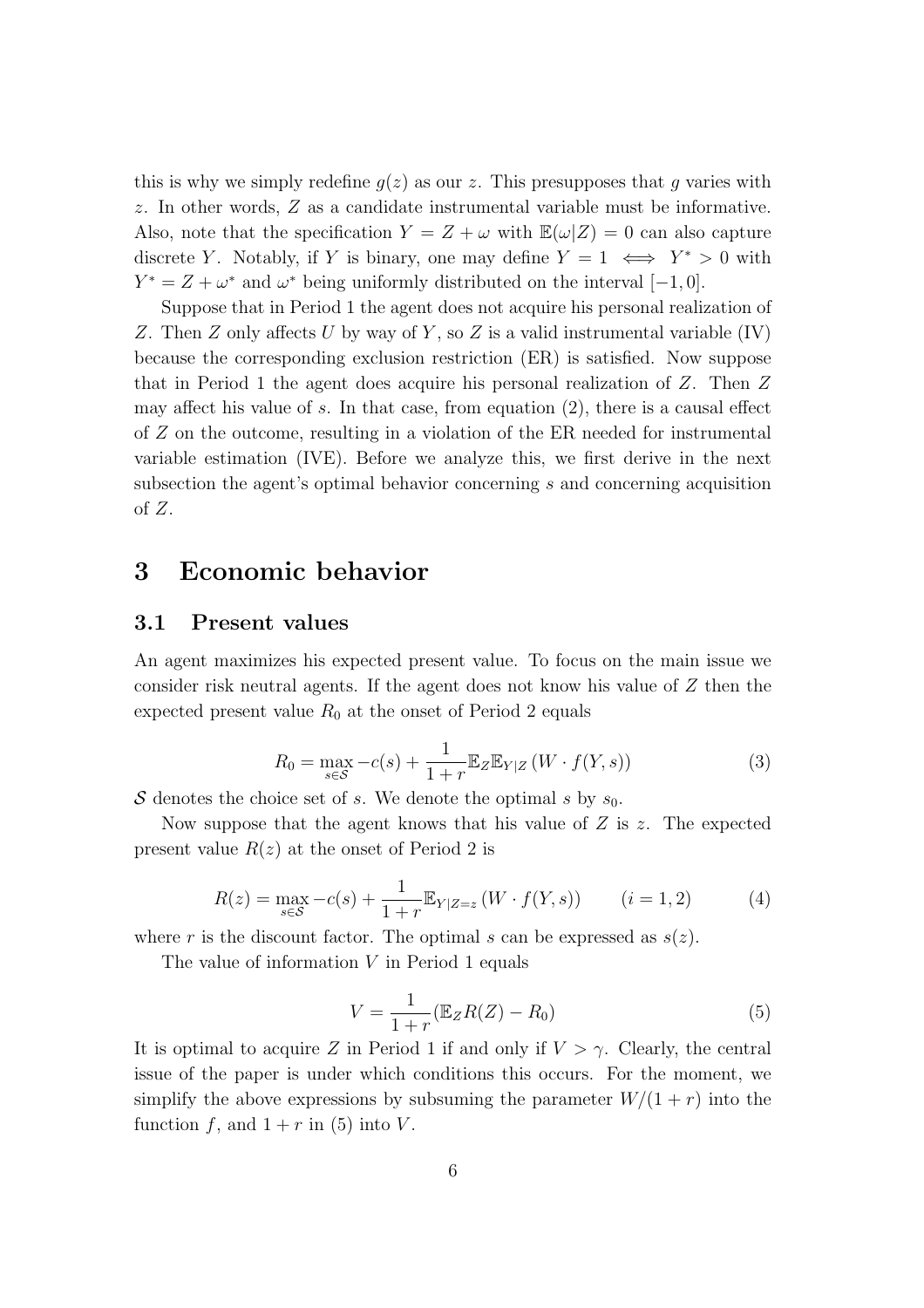The first insight is that if f is additive in Y and s then the optimal  $s(z)$  in (4) does not depend on z, and it is equal to  $s_0$ . Consequently,  $V = 0$ , and the agent does not acquire Z. In sum,

Proposition 1. If the outcome is additive in the treatment status and the optimal effort of the agent then the exclusion restriction is satisfied.

Throughout the paper we consider functions  $f$  that are positive and increasing. As will become clear below, the main distinction in the derivations will be whether  $S$  is discrete or not. In the continuous case we often assume that c is quadratic, with  $c(s) = \frac{1}{2}c_0s^2$  and  $c_0 > 0$ . Also, many results will be derived for the following functional form for  $f$ ,

$$
f(Y,s) = \psi_0 + \psi_1 s + \psi_2 Y + \rho Y s \tag{6}
$$

with suitable restrictions on  $\psi_1, \psi_2, \psi_3, \rho$  guaranteeing that f is positive and increasing in the relevant intervals for Y and s. We do however also provide results for non-parametric specifications of  $f$ . The functional form in  $(6)$  is concise and allows for explicit expressions and results for the quantities of interest. The interaction parameter  $\rho$  captures the degree of complementarity ( $\rho > 0$ ) or substitutability  $(\rho < 0)$  of treatment and effort, in the outcome.

The functional form (6) is less restrictive as may seem. First of all, with binary s and Y,  $(6)$  is non-parametric because the four possible values of f  $(f(1, 1), f(1, 0), f(0, 1), \text{ and } f(0, 0))$  are represented by  $\psi_0, \psi_1, \psi_2$ , and  $\rho$ . Secondly, as will become clear below, we may generalize the term  $\psi_0 + \psi_2 Y$  at no cost to a general function  $k_2(Y)$  (provided that the resulting f is positive and increasing). So all results based on (6) generalize in this respect. The same applies if we replace  $\psi_1$ s by a function  $k_1(s)$ , provided that  $k_1(s) - c(s)$  is quadratic (and again  $f$  is positive and increasing). The latter requirement is merely needed to ensure explicit expressions for the optimal s. In general, the right-hand side of  $(6)$  can be interpreted as the first part of an expansion of the underlying f. It is also useful to point out that in the related literature on decision making with a noisy signal about the unknown state of the world, the general effect of the shape of the outcome function  $(f)$  on the value of information  $(V)$  is typically too hard to analyze in terms of the model primitives, if no parametric assumptions are made on  $f$  (see Persico, 2000, and Athey and Levin, 2001). We return to this literature below.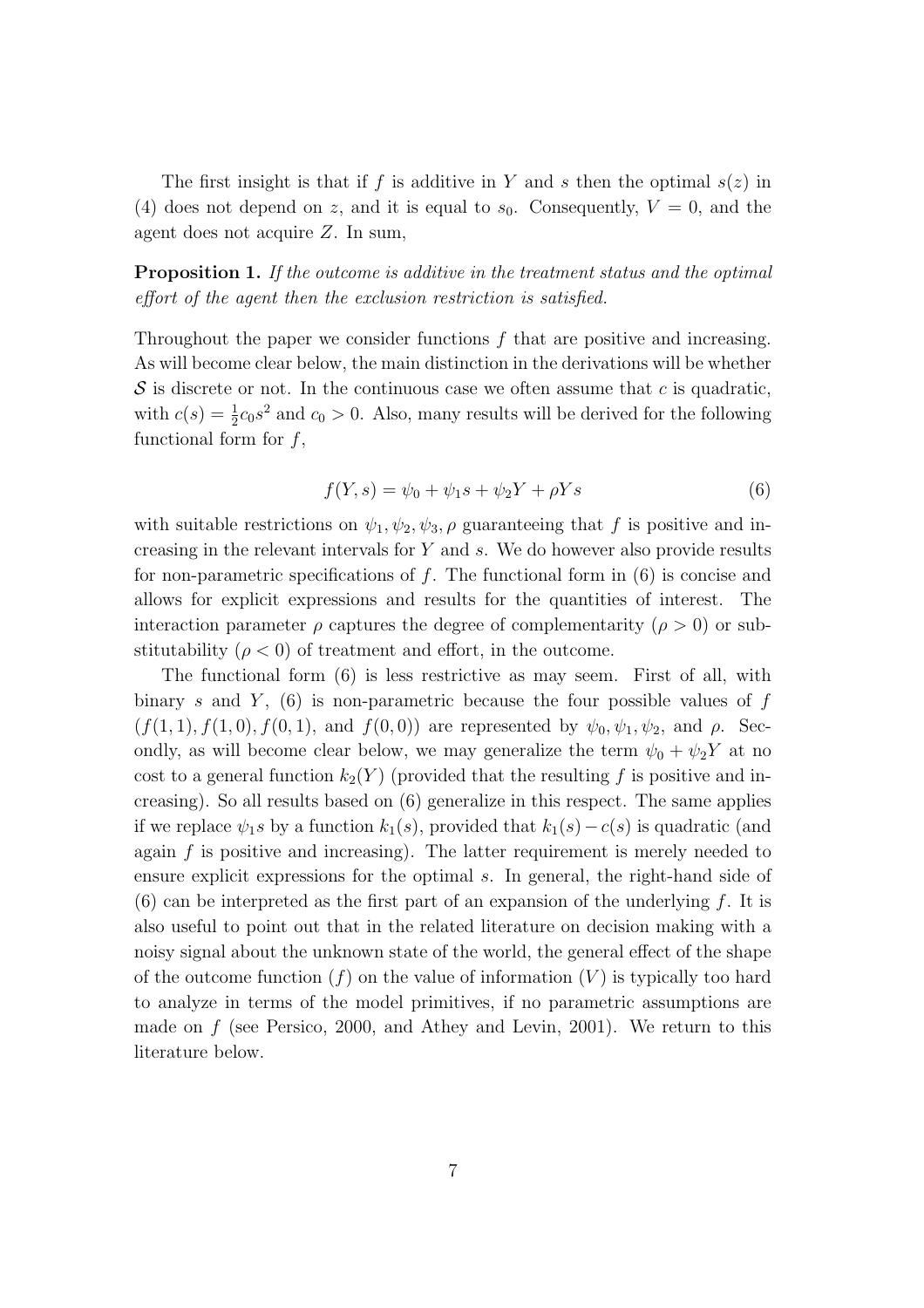#### 3.2 Optimal behavior with continuous effort

Suppose that the choice set  $S$  of effort s is an interval. We do not restrict  $Z$  or Y to be discrete or continuous, so the results below are valid in both cases.

We start with the model in which the functions  $f$  and  $c$  satisfy (6) and the quadratic specification  $c(s) = \frac{1}{2}c_0s^2$ , respectively. Within this framework we first consider the case  $\rho > 0$ . This means that treatment and effort are complements in the outcome. The requirement that  $f$  is positive and increasing then amount to the restrictions that  $\psi_0 > 0, \psi_1 \geq 0, \psi_2 \geq 0$ . Also, we assume that  $c_0 > 0$ . The optimal s is always positive, and we assume that the lower and upper boundary of  $S$  are not binding for the optimal s.

Let  $\overline{z} := \mathbb{E}(Z)$  denote the population mean of Z. It is easy to derive that the optimal effort equals

$$
s(z) = \frac{\psi_1 + \rho z}{c_0}
$$
  
\n
$$
s_0 = \frac{\psi_1 + \rho \overline{z}}{c_0}
$$
\n(7)

Note that  $s(z)$  increases in z. This was to be expected. The complementarity of f implies that the marginal return of effort is higher if the expected (beneficial) treatment level is higher. Also, the optimal effort is higher if the cost of it is lower, if the marginal return of it is higher, and if the degree of complementarity is higher. Note that the optimal s does not depend on the marginal effect  $\psi_2$  of the treatment Y.

By substituting (7) into equations (4) and (3), we obtain that

$$
V = \frac{1}{2c_0} \rho^2 \text{var}(Z)
$$
\n(8)

Consequently, the ER is violated iff  $\frac{1}{2c_0} \rho^2 \text{var}(Z) > \gamma$ .

Before we interpret this result we first analyze the case  $\rho < 0$ . This means that treatment and effort are substitutes in the outcome. In the case of participation in active labor market programs, this case may be more realistic than the case  $\rho < 0$ . For example, there may be an upper bound on the outcome, and the effort has to compete with efforts for other activities outside of the model.<sup>3</sup> We also assume again that  $c_0 > 0$ . The requirement that f is positive and increasing now leads to more complex restrictions on the parameters of f. For a start, we

<sup>&</sup>lt;sup>3</sup>This does not rule out that the treatment and the efforts *after* the realization of the treatment are complements in their effect on outcomes in subsequent time periods. These are not in the present model but one can extend it to include them.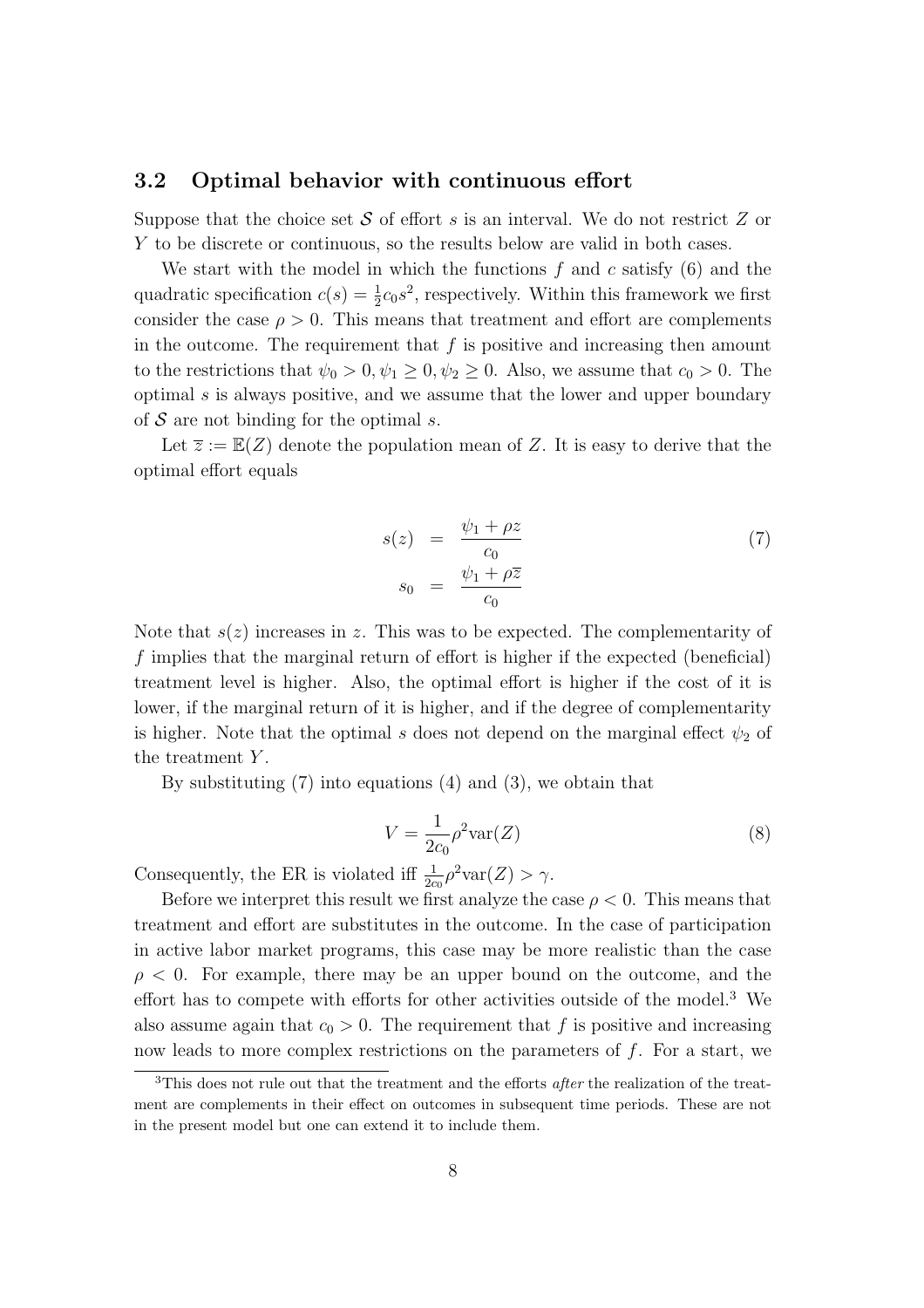take  $\psi_0 > 0, \psi_1 > 0, \psi_2 > 0$ . Next, we ensure that f increases in s for every Y. Sufficient for this is that  $Pr(Y < \frac{\psi_1}{-\rho}|Z) = 1$ , because together with the requirement that  $\mathbb{E}(Y|Z = z) = z$  this implies that  $\Pr(Z < \frac{\psi_1}{-\rho}) = 1$ , which implies the desired property of  $f$ . Note that it also implies that the optimal  $s$  is positive. Finally, we ensure that f increases in Y for every s. This is satisfied if  $s < \frac{\psi_2}{-\rho}$ . The optimal s decreases in z. The largest possible value of s as a function of z is therefore achieved at  $z = 0$ , and this value equals  $\psi_1/c_0$ . Thus, f has the desired property if  $\psi_1/c_0 < \psi_2/(-\rho)$  or, equivalently,  $\psi_2 c_0 + \rho \psi_1 > 0$ . In sum, we require

$$
\psi_0 > 0, \quad \psi_1 > 0, \quad \psi_2 > 0, \quad \Pr(Y < \frac{\psi_1}{-\rho} | Z) = 1, \quad \psi_2 c_0 + \rho \psi_1 > 0 \tag{9}
$$

This also implies that the optimal s satisfies  $0 < s \leq \psi_1/c_0$ . We again assume that the lower and upper boundary of  $S$  are not binding for the optimal s. It is not difficult to see that the expressions for the latter are the same as (7), with  $s(z)$  now decreasing in z. The resulting expression for V is also the same as in (8). We thus obtain,

Proposition 2. Consider the model with continuous effort, quadratic costs of effort, and the outcome function  $(6)$  with the conditions that ensure that it increases in effort and the treatment status. Then the exclusion restriction is violated iff  $\rho^2 \text{var}(Z)/(2c_0) > \gamma.$ 

This means, first of all, that the ER is likely to be violated if the treatment status and the effort before the treatment strongly interact in their effect on the outcome. This is because in that case the loss of choosing the wrong amount of effort is larger. Violation of the ER is more likely if  $\gamma$  is small, which is trivial to understand.

It is also useful to discuss which model parameters do not affect the likelihood that the ER is violated. First, consider the parameter  $\psi_2$ . Until now we have not defined summary treatment effects yet. However, it is clear that any such measure depends on  $\psi_2$ . But this parameter does not affect the value of information. Therefore, the size of the (average) treatment effect does not affect the validity of the ER.

Secondly, consider the strength of the candidate instrument. This is usually defined by way of the strength of the association between  $Z$  and  $Y$ , for example as measured by the correlation coefficient. This does not affect the validity of the ER at all. Thirdly, the validity of the ER does not depend on  $\psi_0$  and  $\psi_1$ . The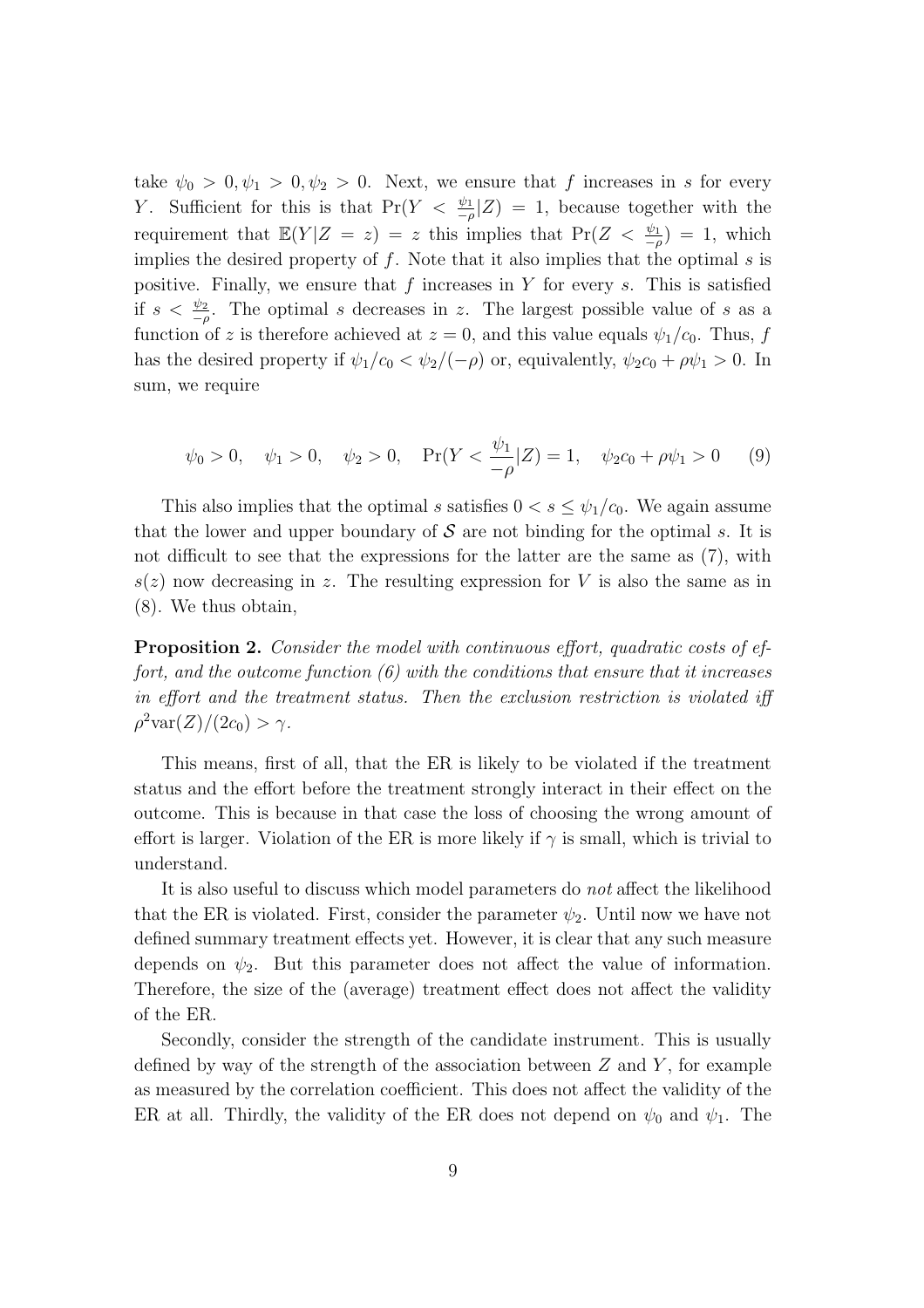fact that it does not depend on the  $\psi_i$  parameters reflects the fact that additive effects of treatment status and effort do not affect the ER (recall Proposition 1).

We now return to the related literature on decision making with a noisy signal about the state of the world. In this literature, agents receive a signal (say, Z) about the unknown state of the world (say,  $Y$ ) and they have to decide on which action (say s) to take. The outcome (say,  $f$ ) depends on Y and s (see Gollier, 2001, for a recent overview of models with signals, effort, and outcomes). The main difference with our setup is that here the focus is on the strength of the causal effect from the state of the world  $Y$  on the signal  $Z$  (or, equivalently, on the quality of the signal), whereas in our setup  $Z$  causally affects  $Y$ . Also, this literature restricts attention to outcome functions f that satisfy generalized notions of complementarity in the state of the world and the action of the individual (like supermodularity). Nevertheless, some of the results are directly applicable to our context.

Athey and Levin (2001) present a generalized version of the following result. Consider our model with continuous effort, where the treatment status Y increases in Z in the sense of first-order stochastic domination. The outcome function increases in effort and the treatment status, and the cross-derivative is positive. Then there is a monotone positive relation between  $z$  and the optimal effort  $s(z)$ .

The general effect of the shape of the outcome function  $(f)$  on the value of information  $(V)$  is typically too hard to analyze in terms of the model primitives, if no parametric assumptions are made on  $f$  (see Persico, 2000, and Athey and Levin, 2001). Perhaps most importantly, the results for given functions  $s(z)$  emphasize the importance of the degree of complementarity of the outcome function on the value of information.

#### 3.3 Optimal behavior with discrete effort

Now let  $S$  be discrete. For expositional reasons, we simplify the analysis by assuming that s is binary, i.e. is taken from the set  $\{0, 1\}$ . We adopt specification (6) for f. The cost of effort function  $c(s)$  is now represented by its two possible values  $c(0)$  and  $c(1)$ . We define  $c^* := c(1) - c(0)$ . This may be called the cost of effort. We may now simplify the expressions for the present values to

$$
R(z) = \psi_0 - c(0) + \psi_2 z + \max\{0, \psi_1 + \rho z - c^*\}
$$
  
\n
$$
R_0 = R(\overline{z})
$$
\n(10)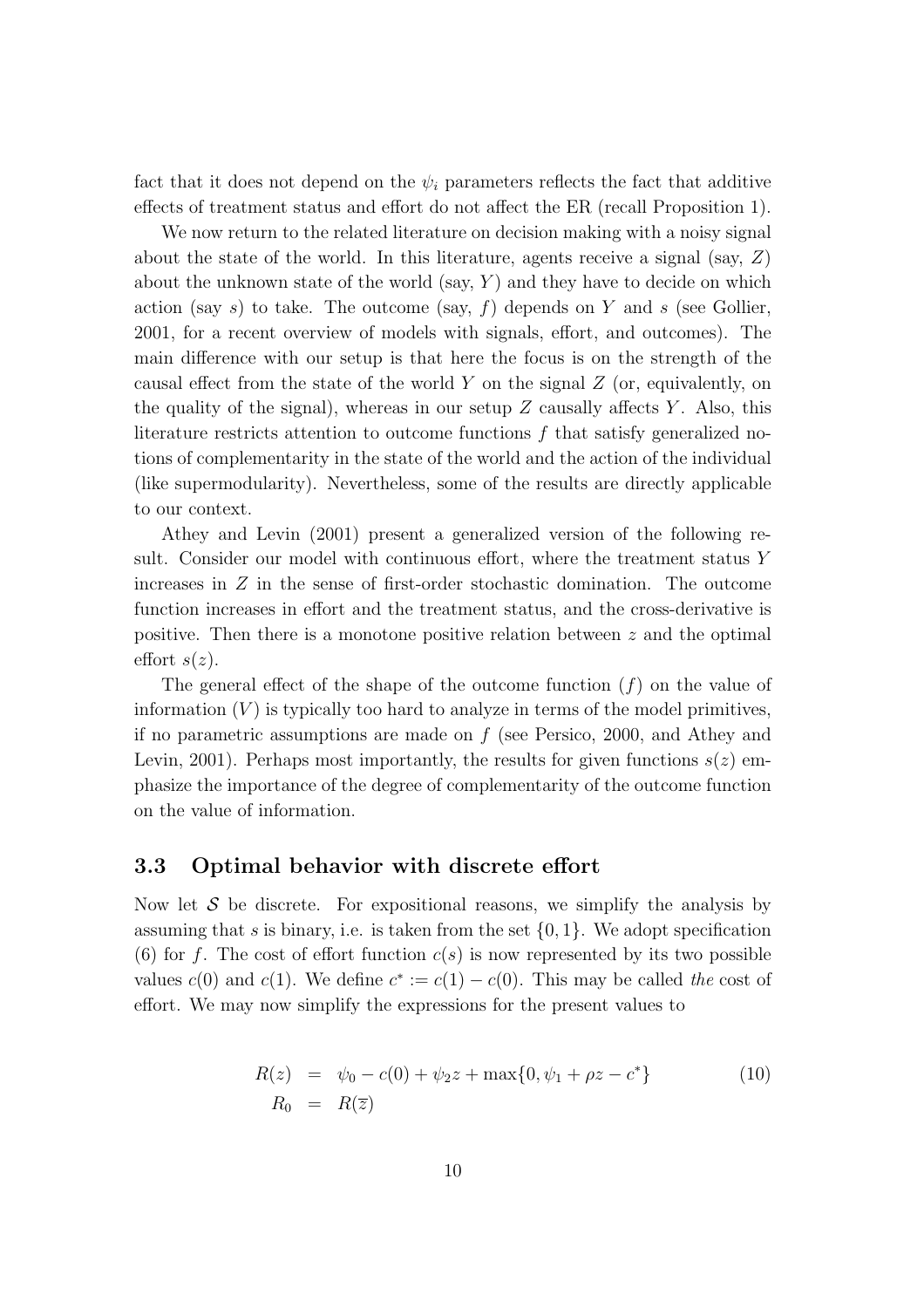and the agent chooses  $s = 1$  iff the second term in the maximum exceeds 0. It is immediately clear that for certain parameter values the optimal choice of s is insensitive to small changes in the parameter values. To facilitate the exposition, we make the additional assumption that  $Z$  has two possible values in the population of agents:  $Pr(Z = z_1) = p = 1 - Pr(Z = z_2)$ , with  $z_1 \neq z_2$  and  $0 < p < 1$ and normalization  $z_1 > z_2$ .

It is again useful to distinguish between the two cases in which treatment and effort are substitutes ( $\rho < 0$ ) or complements ( $\rho > 0$ ) for the outcome. This time we start with the former case, which requires again some restrictions on the range of values of the model parameters. By analogy to the previous subsection, we impose

$$
\psi_0 > 0
$$
,  $\psi_1 > 0$ ,  $\psi_2 > 0$ ,  $Pr(Y < \frac{\psi_1}{-\rho}|Z) = 1$ ,  $\psi_2 + \rho > 0$ 

In fact, the results below also apply if  $\psi_2 + \rho = 0$ , meaning that with effort  $s = 1$  it is irrelevant whether the treatment is realized or not. This captures situations in which the outcome of interest is the transition from unemployment to work, if this is achieved with certainty by  $s = 1$  but treatment only increases the probability of a transition.

Equation (10) immediately implies that

$$
0 \le s(z_1) \le s_0 \le s(z_2) \le 1
$$

As a result, we can distinguish between 4 "regimes", characterizing the optimal effort under different information sets for a given configuration of the model primitives:

- Regime 1. Always provide effort:  $s(z_1) = s_0 = s(z_2) = 1$ .
- Regime 2. Always provide effort except if it is known that  $Z = z_1: 0 =$  $s(z_1) < s_0 = s(z_2) = 1.$
- Regime 3. Only provide effort if it is known that  $Z = z_2$ :  $0 = s(z_1) = s_0$  $s(z_2) = 1.$
- Regime 4. Never provide effort:  $0 = s(z_1) = s_0 = s(z_2)$ .

Using (10) the regimes can be characterized in terms of the model primitives,

- Regime 1 applies iff  $\psi_1 + \rho z_1 > c^*$ .
- Regime 2 applies iff  $\psi_1 + \rho z_1 \leq c^* < \psi_1 + \rho \overline{z}$ .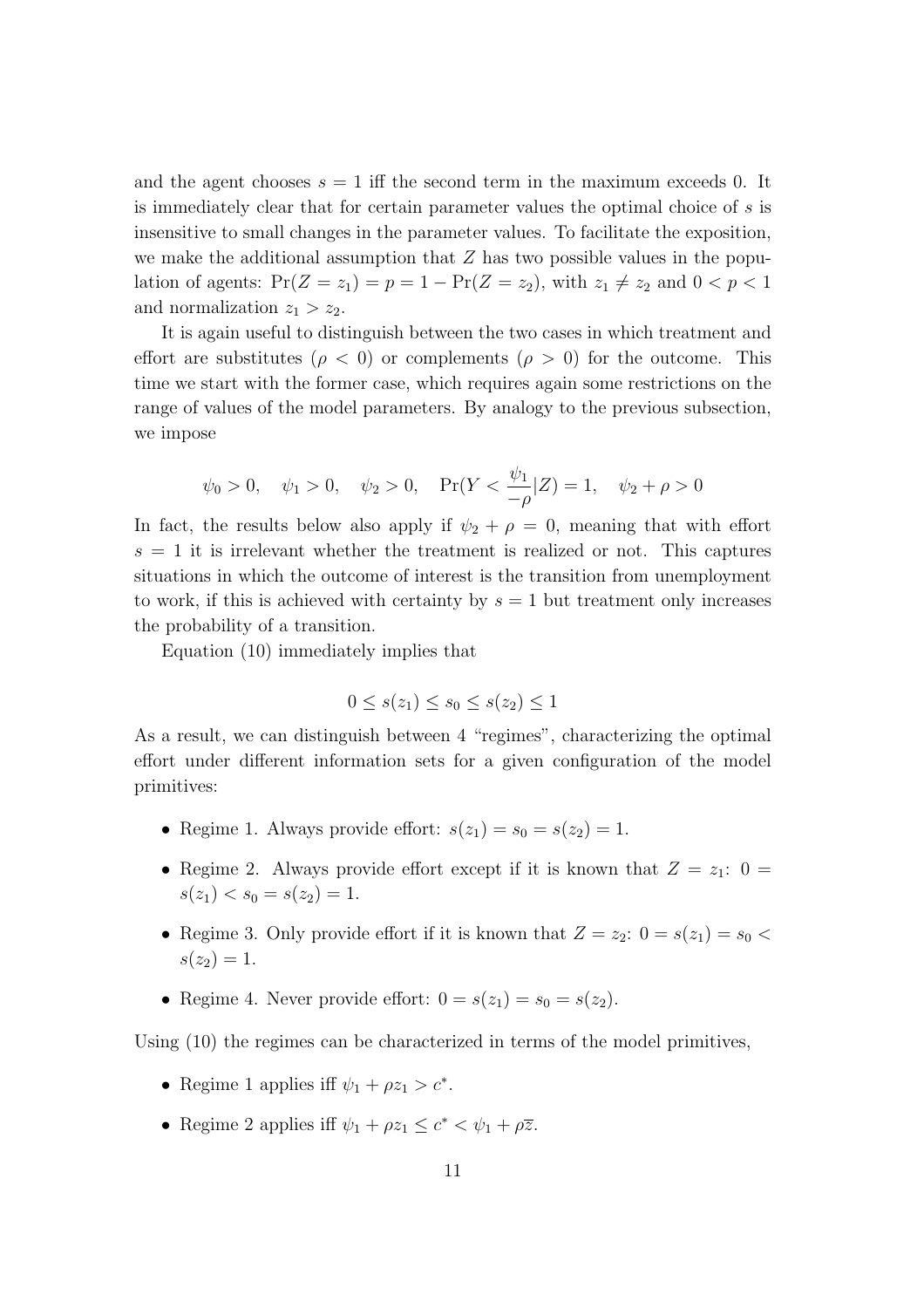- Regime 3 applies iff  $\psi_1 + \rho \overline{z} \leq c^* < \psi_1 + \rho z_2$ .
- Regime 4 applies iff  $\psi_1 + \rho z_2 \leq c^*$ .

The intuition behind these results is exactly as in the previous subsection.

Next, we consider V. In Regime 1,  $V = 0$ , implying that the information is not bought. This is because the agent knows that he will always provide effort, under every policy, whether the policy is known or not, so the information is irrelevant for the optimal behavior. The same line of reasoning applies to Regime 4. So, for certain extreme parameter values, the agent does not acquire his value of Z. Now consider Regimes 2 and 3. We obtain that in Regime 2,

$$
V = p(c^* - \psi_1 - \rho z_1)
$$

(recall that  $p := \Pr(Z = z_1)$ ). In this regime, the information on Z is valuable if and only if in truth he has policy intensity  $z_1$ , because he *does* provide effort if he has no information. Therefore the value  $V$  equals minus the expected loss of making such a wrong<sup>4</sup> decision. More precisely,  $V$  equals the product of  $[$  the probability that, when  $Z$  is not acquired, an effort  $s_0$  is chosen that is not optimal in the light of the actual Z | and | minus the loss of choosing  $s_0$  given that the actual Z would lead to another choice of s  $\vert$ . In Regime 2, the statement in the first square brackets equals  $Pr(Z = z_1)$ , which equals p. The statement in the second square brackets equals [ the additional cost  $c^*$  of choosing  $s_0 = 1$  compared to the costs one would have made if one would know that  $Z = z_1$  minus [the additional expected return of choosing  $s_0 = 1$  compared to the expected return if one would know that  $Z = z_1$ .

Similarly, in Regime 3,

$$
V = (1 - p)(\psi_1 + \rho z_2 - c^*)
$$

Note that  $V > 0$  if and only if the optimal effort when knowing that  $Z = z<sub>1</sub>$ differs from the optimal effort when knowing that  $Z = z_2$ . This is intuitively clear: only in these cases does the knowledge of Z potentially have an effect on the effort provided.

Consider Figure 1, plotting V against  $c^*$ . The maximum of V as a function of  $c^*$  is attained at the boundary between Regimes 2 and 3, which means  $c^* =$  $\psi_1 + \rho \overline{z}$ . This value  $V_{max}$  equals

<sup>&</sup>lt;sup>4</sup>In this section, "wrong" is used in the sense of "wrong if the agent knows his actual value of  $Z$ ".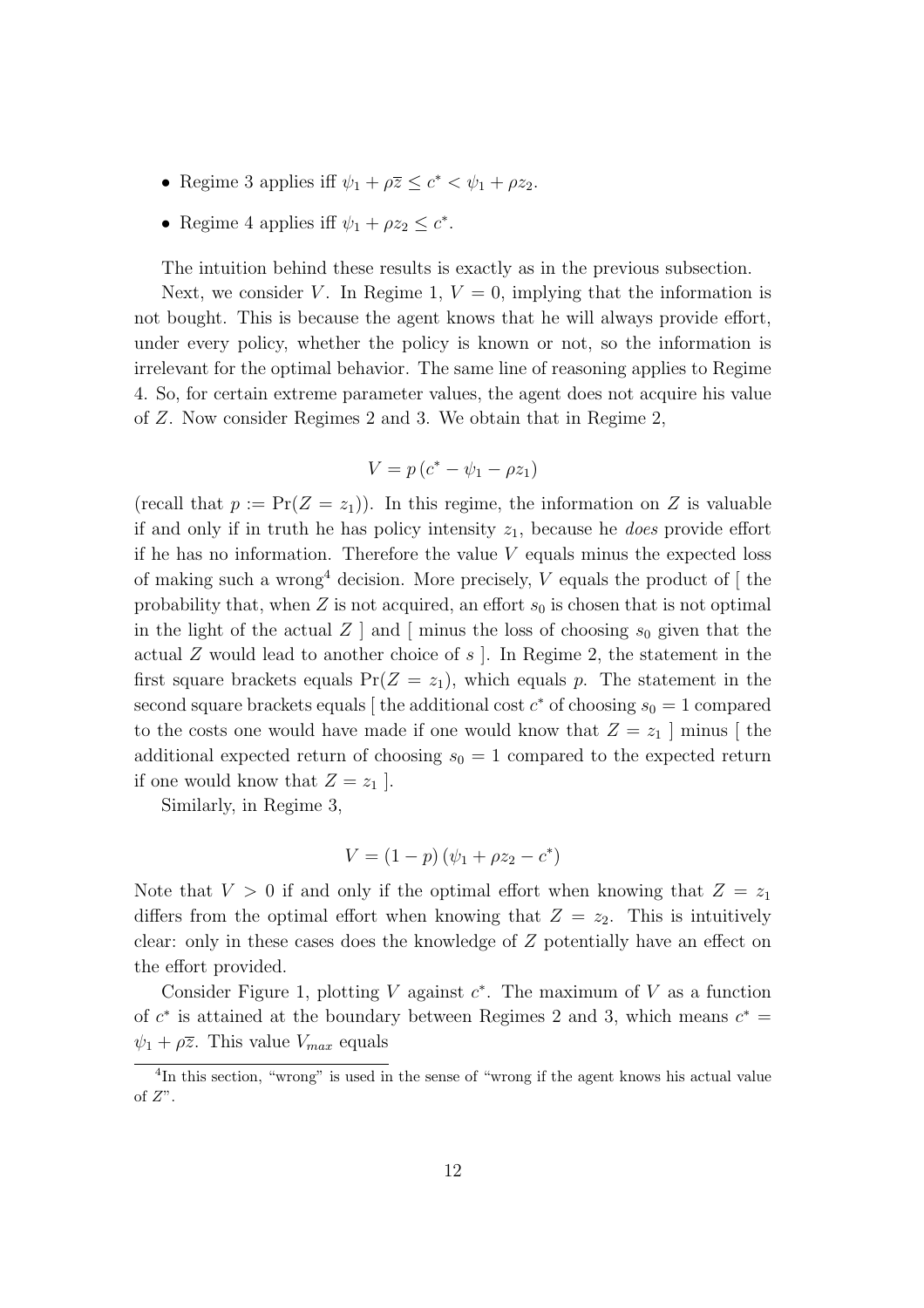

**Figure 1.** The value of information  $V$  as a function (indicated by the fat solid curve) of the cost of effort  $c^* := c(1) - c(0)$ .

Note: the parameter  $\gamma$  denotes the information acquisition cost.

$$
V_{max} = |\rho|p(1-p)(z_1 - z_2)
$$

 $V_{max} > \gamma$  iff there are values  $c(1), c(0)$  of the cost-of-effort function for which it is optimal to buy the information. We assume the latter because otherwise the analysis is irrelevant.

The expression for  $V_{max}$  is similar to the expression (8) for V in the continuous case. In particular, note that  $var(Z) = p(1-p)(z_1-z_2)^2$ . The comparative statics results concerning the effects of  $\rho$ ,  $\gamma$  and var(Z) for the continuous case therefore carry over to the present discrete case. For example, concerning  $p$  we find that acquisition is more likely if  $p$  is not too large and not too small. To understand this, note that  $p = 1/2$  maximizes the variance of Z in the population, for given values of  $z_1, z_2$ . The a priori uncertainty concerning which value of Z applies is largest for such intermediate values of  $p$ , and so is therefore the a priori probability of providing the wrong amount of effort.

What is particular about the discrete case is that for certain parameter values (namely in Regimes 1 and 4) the optimal s does not depend on Z. Due to the continuity of the value functions, the ensueing low value of information also applies for parameter values such that one is in one of the other regimes but close to Regimes 1 and 4. In those cases the loss of making a wrong decision on s is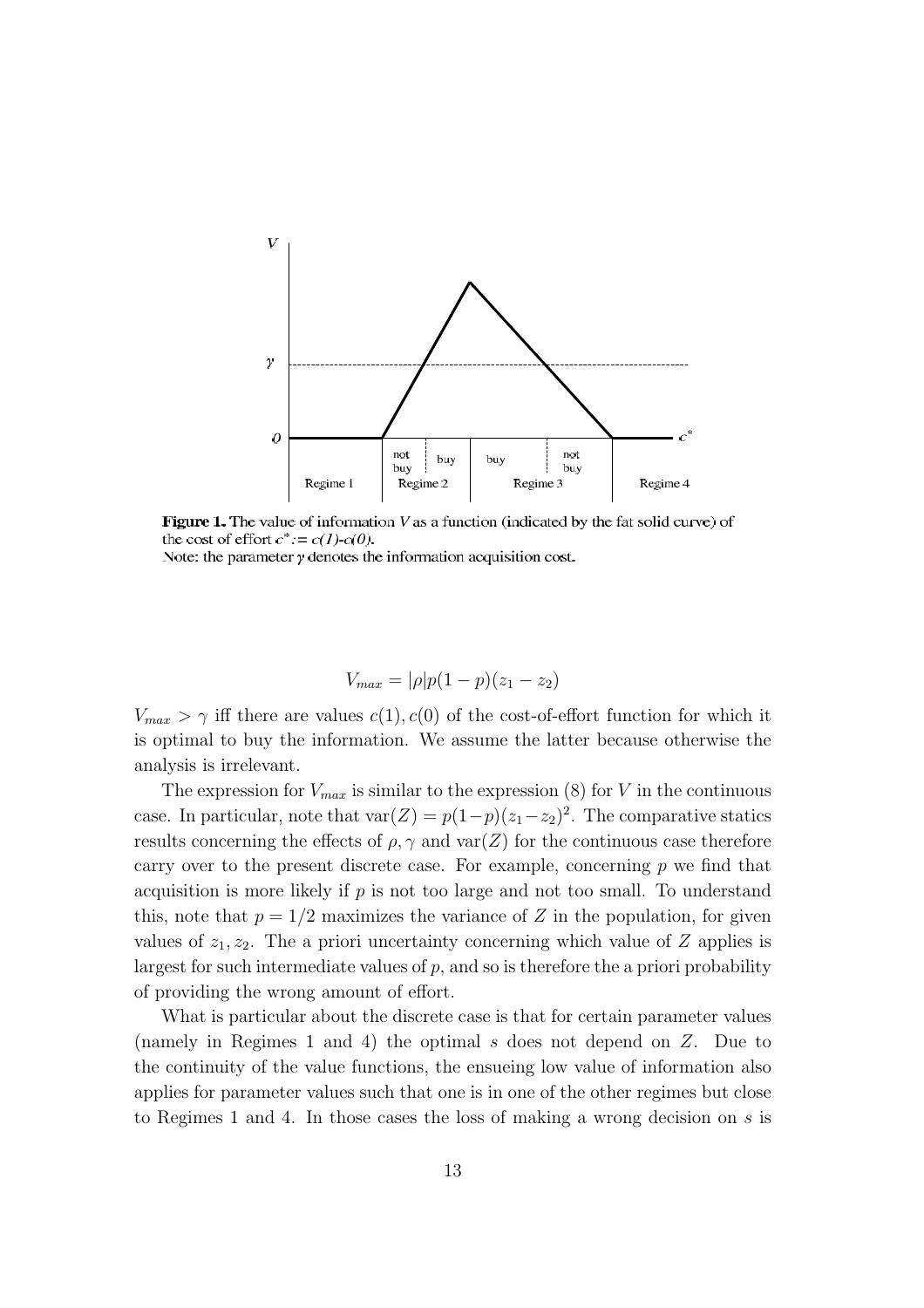too small to justify the acquisition of one's value of Z. To analyze the associated comparative statics effects, one needs to examine for which parameter values one is likely to end up in Regimes 1 or 4.

We find, first, that acquisition is more likely if  $c^*$  is not too large and not too small, because acquisition takes place in Regimes 2 and 3, in particular around the value of  $c^*$  at which these regimes border each other. To understand this result, note that for high or low values of  $c^*$  the information does not lead to behavioral changes and so is useless.

The results for the case  $\rho > 0$  are a mirror image of those for  $\rho < 0$ . The optimal efforts satisfy  $0 \leq s(z_2) \leq s(\overline{z}) \leq s(z_1) \leq 1$ . We can define Regimes 1-4 as follows: 1. always provide effort, 2. always provide effort except if it is known that  $Z = z_2$ , 3. only provide effort if it is known that  $Z = z_1$ , and 4. never provide effort. These can be characterized by: 1.  $\psi_1 + \rho z_2 > c^*$ , 2.  $\psi_1 + \rho z_2 \leq c^* < \psi_1 + \rho \overline{z}$ , 3.  $\psi_1 + \rho \overline{z} \leq c^* < \psi_1 + \rho z_1$ , and 4.  $\psi_1 + \rho z_1 \leq c^*$ . For sake of brevity we do not present the other results for this case.

One may combine the discrete case of this subsection with the continuous case of the previous subsection, e.g. by allowing the effort s to attain all values in a fixed interval, e.g. [0, 1], with bounds that are binding for certain model parameter values. Sufficiently large parameter value changes then typically lead to results that correspond to those in this subsection.

#### 3.4 Examples

In the leading example in this subsection, the treatment is participation in a job search assistance program by an unemployed individual, and one may think of the policy intensity as being different across the two geographical regions that are considered. For example, in one region, the budget for the program per potential participant may be larger, so that the individual probability of being treated is larger, holding everything else constant. An individual may not be aware of the variation in policy intensities, or he may be aware of the distribution of intensities but not know his personally relevant intensity, in which cases a regional dummy indicator may be a valid instrumental variable. Alternatively, Z may be a deliberately randomized intention to treat, where the treatment concerns the increase in  $Z$  from  $z_2$  to  $z_1$ . In classical social experiments with full compliance,  $z_2 = 0, z_1 = 1$ , and  $p = 1/2$ . In that case, the intention to treat, the policy intensity, and the treatment are all equivalent.

In the first leading example, an unemployed individual knows that there is a chance that he will be able to enroll in a job search assistance program, and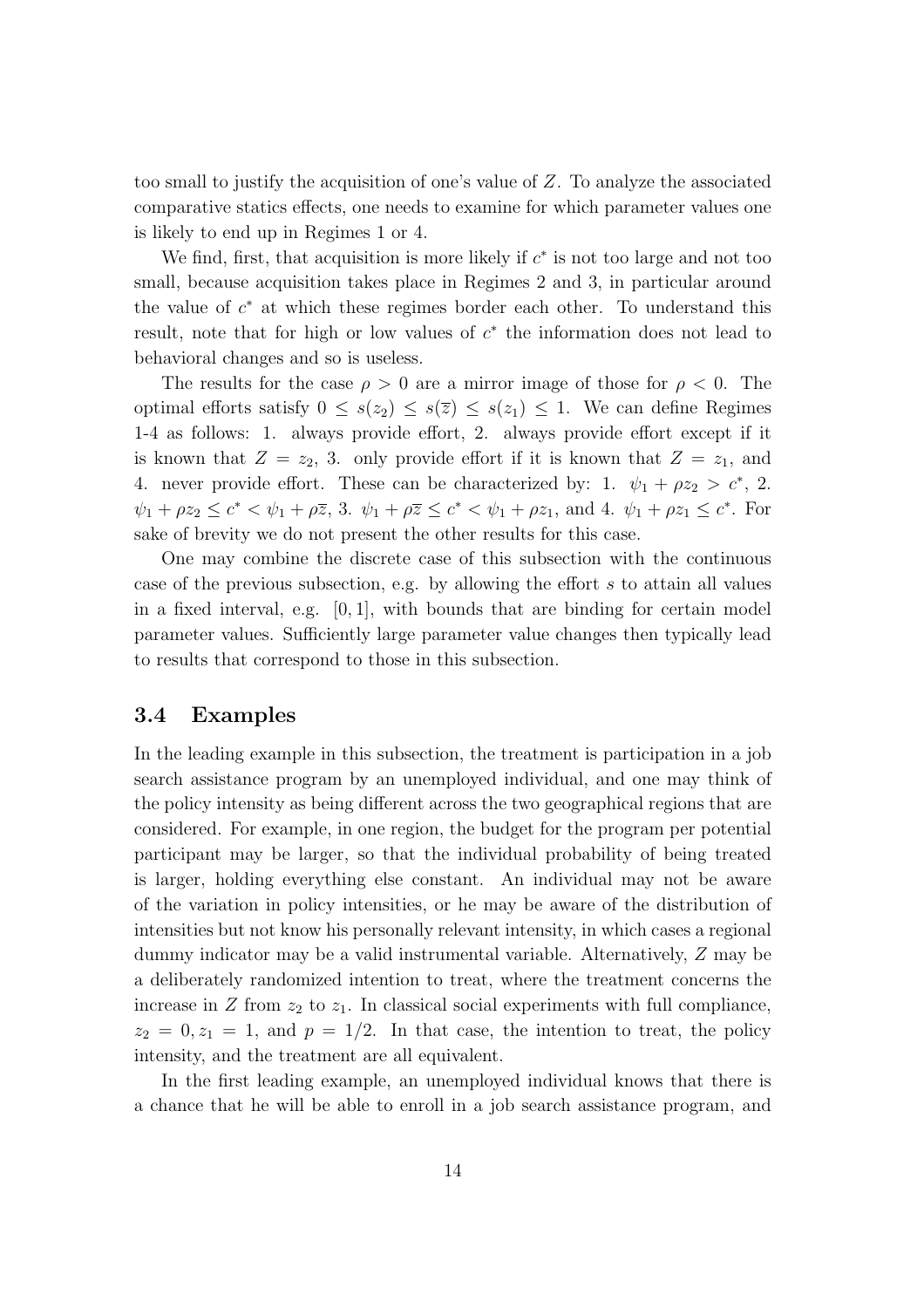this affects his job search strategy before actual enrollment. If the program is attractive and if the probability of enrollment into the program is known, then this probability affects the optimal private job search effort before enrollment into the program. Typically, the effort is lower if the probability of enrollment is higher, leading to a lower exit probability to work before enrollment, and this may lead to an under-estimation of the program effect on the employment rate say one year after inflow into unemployment.

We now apply the results in order to inquire the conditions under which  $Z$  is a valid instrumental variable, that is, the conditions under which the agent does not acquire his value of Z.

To address the effects of the cost parameters  $c(1)$  and  $\gamma$  it is useful to slightly re-interpret the model as a model for a risk-averse agent who cannot transfer resources between time periods and who has a per-period utility function that displays decreasing absolute risk aversion. If the agent has a low per-period baseline income then the marginal utility losses of costs  $c(1)$  in Period 2 and  $\gamma$ in Period 1 are relatively high. The acquisition of information is unlikely for two reasons: it is expensive and it is useless because it does not affect optimal effort. The exclusion restriction is then relatively easy to justify. If the agent has a very high per-period baseline income then the marginal utility loss of costs  $c(1)$  in Period 2 is small, and acquisition is again unlikely, but now only for the second of the above two reasons.<sup>5</sup> Again, the exclusion restriction is then relatively easy to justify. For agents with per-period baseline incomes in between these extremes it is more likely that information on  $Z$  is acquired, so then the exclusion restriction is more easily violated.

Of course, instead of interpreting the effects of the costs parameters in terms of marginal utility losses, one may also interpret them at face value. In that case, the exclusion restriction is less likely to be violated if the cost of providing effort has a rather high or low value and if the information cost is high.

Next, we find that the exclusion restriction is more likely to be violated if the candidate instrument covers a large shift in policy intensity and if it divides the population into groups of similar size. In the literature on instrumental variables, it is usually regarded to be attractive to have an instrument that has a strong effect on the treatment and that affects a substantial amount of agents. In our case this means that  $z_1 - z_2$  is large and that p is close to 1/2. From the above

<sup>5</sup>Unless of course the expected marginal return of providing effort is always very small as well. The problem with characterizing comparative statics effects on optimal behavior if the latter is a highly non-linear function of a large number of parameters is that there are often joint limiting values of a subset of parameters that "push" the result in any desired direction.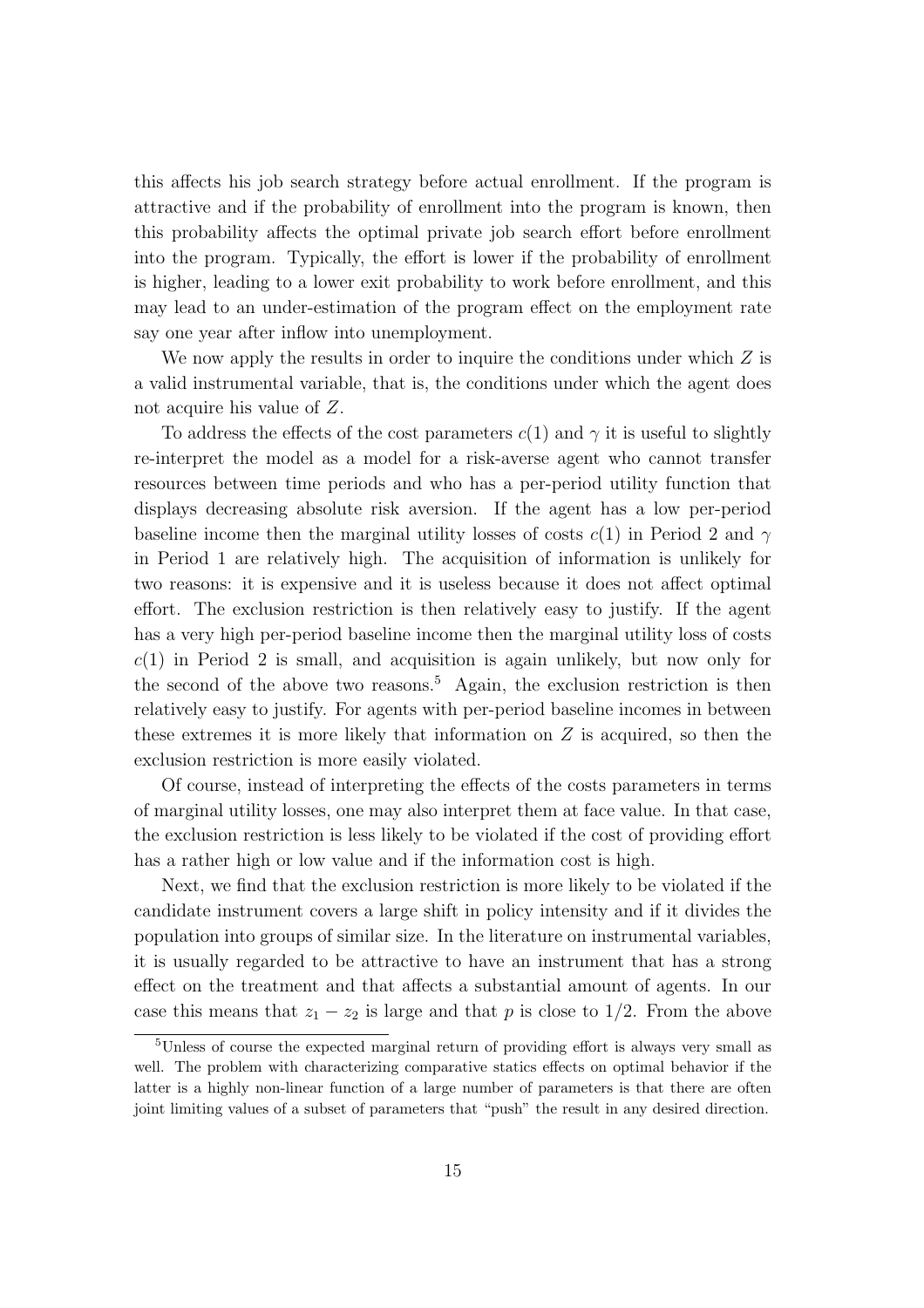it follows that this makes it more likely that information on  $Z$  is acquired by the agent, so that the paradoxical conclusion follows that strong instruments are more likely to be invalid instruments.

The result on the effect of  $p$  is especially relevant for social experiments where the randomized intention to treat is used as an instrumental variable. Typically, this intention to treat is randomized with probability equal to  $1/2$ . Our results suggest that (provided that the individual randomization outcome can only be acquired at a positive cost) it may be better to use a smaller or larger probability, because this reduces the likelihood that the agent has an incentive to acquire and use the value of the candidate instrumental variable. At the end of this section we return to such randomized intentions to treat.

We also find that the exclusion restriction is more likely to be violated if the outcome of interest strongly depends on interactions between the agent's effort before the outcome is realized on the one hand, and the agent's treatment status on the other. Also, it is less likely to be violated if all possible outcomes are very large or very small.<sup>6</sup>

So far we have only examined a single candidate instrumental variable. Clearly, if there are many such variables, each giving only limited information on the treatment assignment process, and if the cost of information acquisition is linear in the number of variables on which information is acquired, then this reduces the likelihood that the exclusion restriction is violated. Another obvious result concerns the timing of events: with a small amount of time between the moment at which the policy intensity is determined and the moment at which the treatment is realized, the scope for information acquisition is reduced.

We finish this section by some evaluating remarks about specific candidate instrumental variables in situations where there is a time span between the moment at which the policy intensity is determined and the moment at which the treatment is realized. First, as we just saw, a deliberately randomized intention to treat has as disadvantages that its realizations are typically available at no or low cost, and that the typical treatment probability of 1/2 corresponds to a high incentive to acquire one's realization. Secondly, it is relatively common to use regional variation in the budget for (or, more generally, an indicator of the geographical availability of) active labor market programs as an instrumental

 ${}^{6}$ By definition, it is difficult to empirically test the above statements, because exclusion restrictions are untestable. One possibility would be to conduct a social experiment where the randomization probability for the policy intensity or the treatment probabilities vary between regions with otherwise identical conditions. Alternatively, one may attempt to observe agents' effort levels between the moments of policy intensity assignment and actual treatment.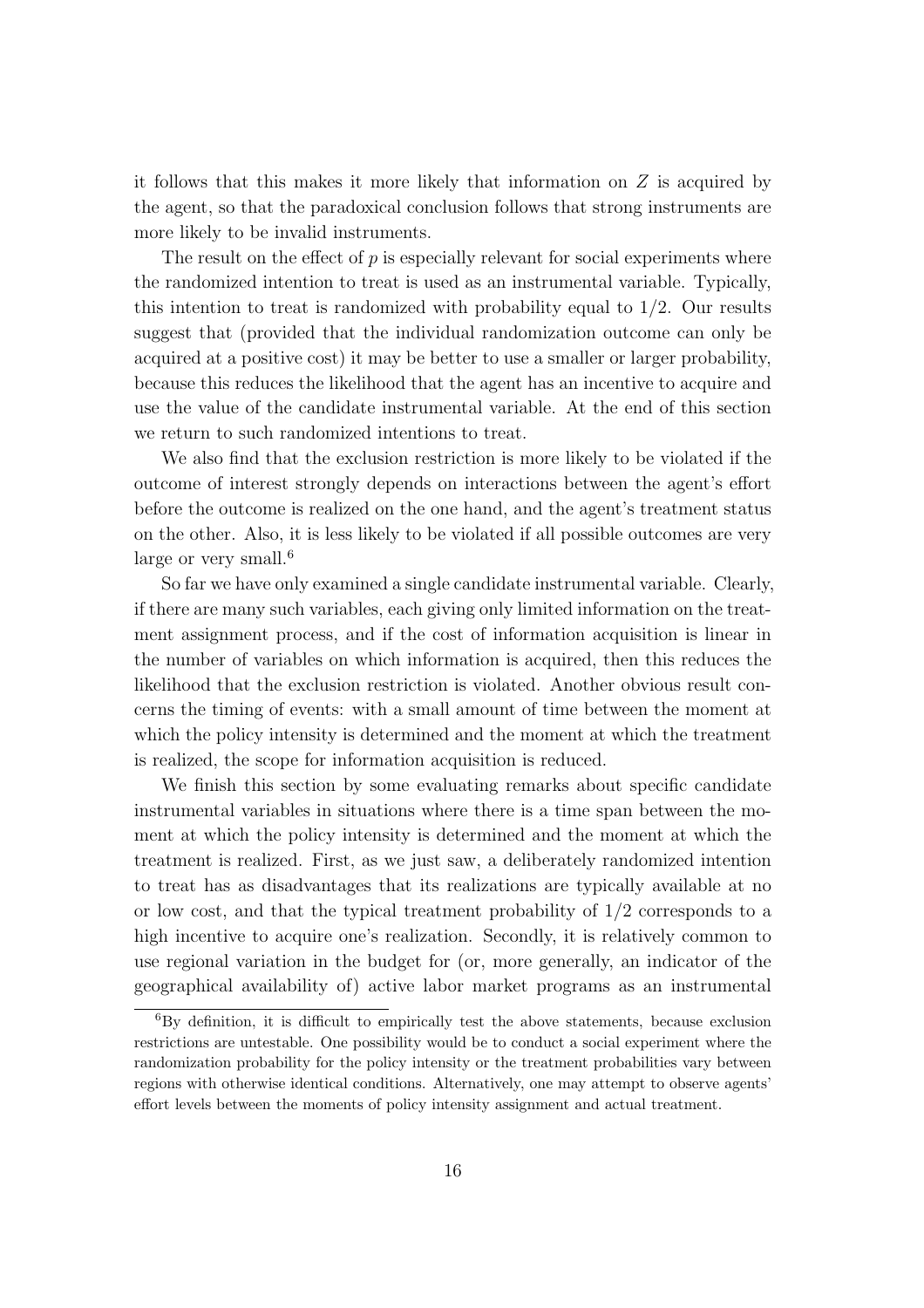variable to study causal effects of the program. The present analysis suggests that this has the disadvantage that it is relatively easy for agents to learn the specific situation in their own region and the effect of this on the rate at which they may expect to be treated. Thirdly, instrumental variable analyses that restrict attention to agents with low or high resources (e.g. income) are more likely to be valid than analyses that include agents with intermediate resource levels.

#### 3.5 An economic model for selective non-compliance

Suppose that agents can manipulate the probability distribution of their treatment status Y, by way of choosing an action s before Y is realized. As an extreme example, if the treatment status  $Y$  is binary, they may switch treatment status by choosing an appropriate s. Agents' optimal s may depend on  $Z$ , which may be acquired at a cost.

This model framework can be reformulated in terms of our framework. For convenience, we assume that s does not affect the expected outcome function  $f$ , so we write  $f := f(Y)$  instead of  $f(Y, s)$ . At the same time, s may affect the distribution of  $Y|Z$ , which we denote by  $G(Y|Z; s)$ . If the agent does not acquire Z then he chooses action or effort  $s_0$  leading to  $G(Y|Z; s_0)$  which we denote by  $H(Y|Z)$ .

To see the connection to our framework, note that determining the optimal s It is the connection to our framework, note that determining the optimal s<br>involves calculation of  $\mathbb{E}_{Y|Z=z,s} f(Y)$ . This equals  $\int f(y)dG(y|z; s)$ , which can be rewritten as

$$
\int f(y)dG(y|z;s) = \int \left[\frac{f(y)dG(y|z;s)}{dH(y|z)}\right] dH(y|z)
$$

The term in square brackets can now be interpreted as a new outcome function. If z is a location parameter of the distribution of  $Y|Z=z; s$ , so that  $G(Y|z; s)$ can be expressed as  $G_0(Y-z|s)$  with  $G_0$  functionally independent of z, then the above can be further simplified to

$$
\int f(y+z)dG_0(y|s)
$$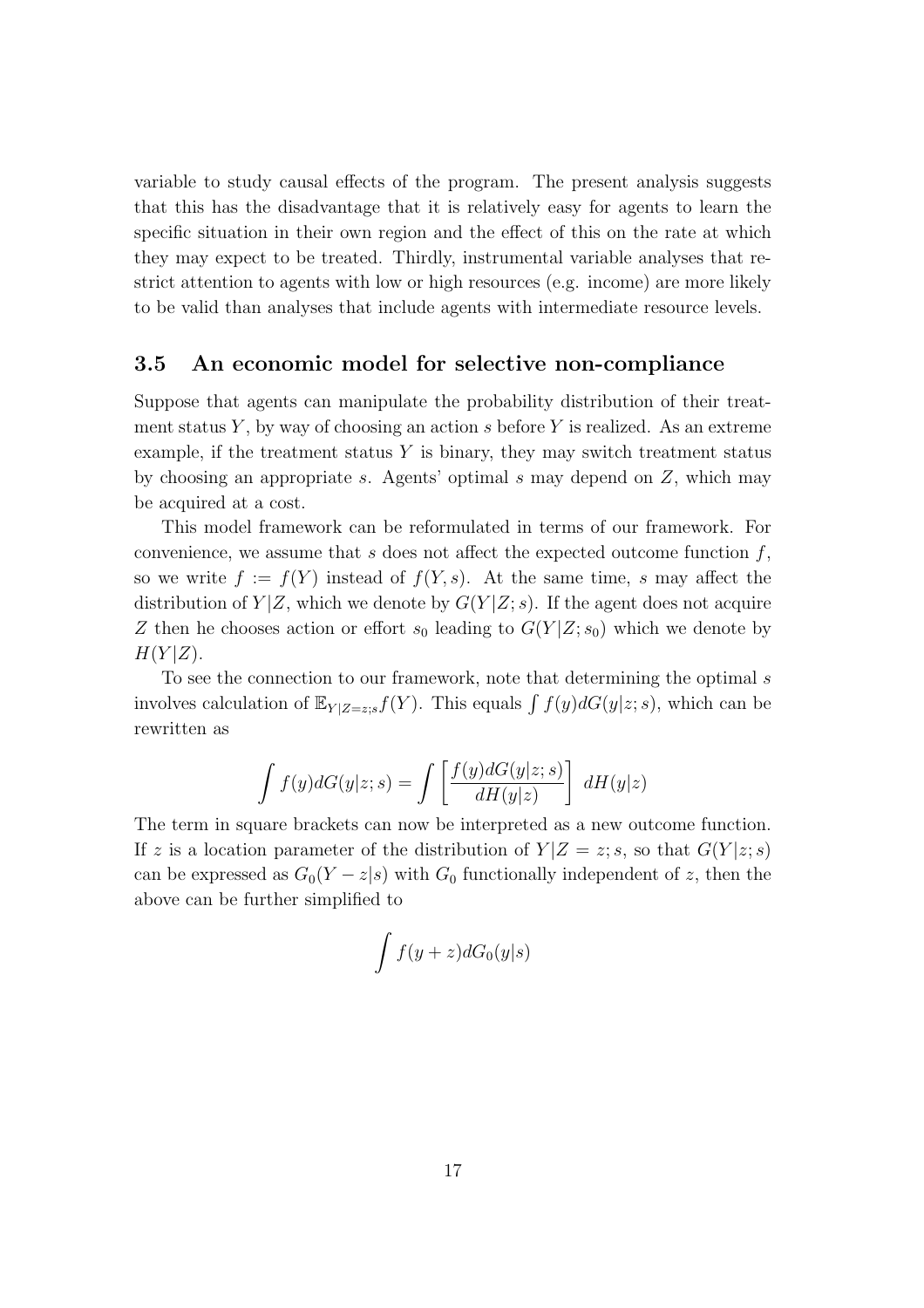## 4 The magnitude of the bias of the instrumental variable estimator if the exclusion restriction is violated

#### 4.1 The parameter of interest and the estimator

In this section we address under which circumstances the instrumental variable estimator is particularly heavily biased by the exclusion restriction violations that we consider. It is useful to return to the "reduced form" model representation from Section 2. IVE involves the estimation of the effect of  $Y$  on  $U$ , holding all other determinants of U constant. In the model, this is the partial derivative or first difference of f with respect to its first argument. The classical IV regression estimator, if applied to data on U, Y, and Z, estimates  $cov(U, Z)/cov(Y, Z)$ . More precisely, estimation involves that these two covariances are replaced by their sample equivalents, and then the probability limit of the estimator, which we denote by  $\widehat{\beta}_{IV}$ , satisfies

$$
\widehat{\beta}_{IV} \to \frac{\text{cov}(U, Z)}{\text{cov}(Y, Z)}
$$

In our model framework, if the ER is valid, this equals

$$
\frac{\text{cov}(f(Y, s_0), Z)}{\text{cov}(Y, Z)}\tag{11}
$$

We simply define this to be the parameter of interest  $\beta$ . It captures the mean slope of the outcome as a function of treatment status for a given fixed effort. Note that this definition of  $\beta$  is particularly sensible if f is linear in Y, as is the case in specification (6), because then the slope of the outcome as a function of treatment status for a given fixed effort is a constant equal to  $\beta$ . Moreover, as we shall see,  $\beta$  is a local average treatment effect if Z is discrete with two points of support.

Expression (11) can be simplified by noting that  $cov(Y, Z)$  equals  $var(Z)$ . Also, for any two random variables  $X_1, X_2$ , there holds that  $cov(X_1, X_2)$  $cov(\mathbb{E}(X_1|X_2), X_2)$ . This results in

$$
\beta = \frac{\text{cov}(\mathbb{E}(f(Y, s_0)|Z), Z)}{\text{var}(Z)}\tag{12}
$$

If the ER does not apply, then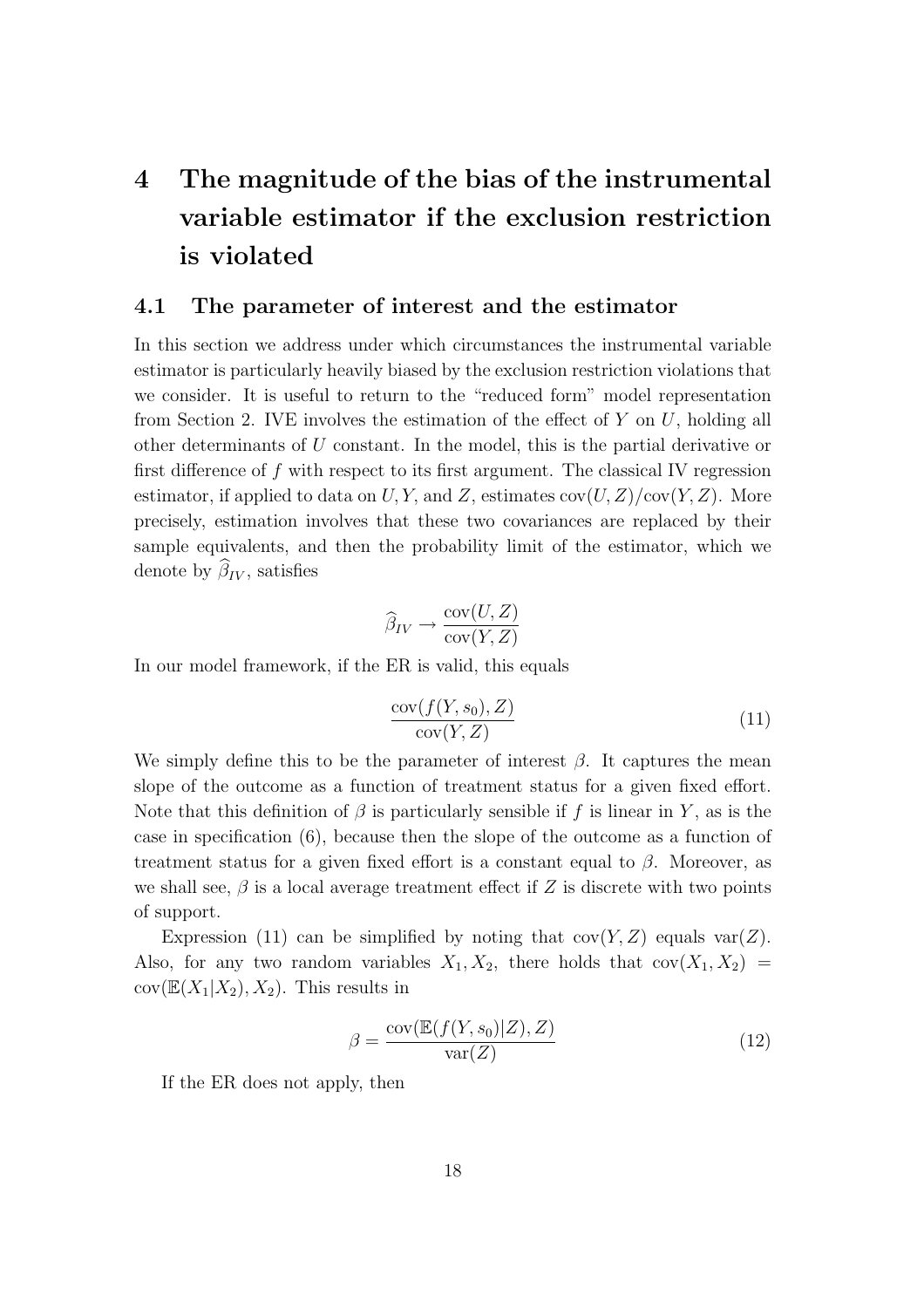$$
\widehat{\beta}_{IV} \to \frac{\text{cov}(f(Y, s(Z)), Z)}{\text{cov}(Y, Z)} = \frac{\text{cov}(\mathbb{E}(f(Y, s(Z))|Z), Z)}{\text{var}(Z)}\tag{13}
$$

Note that  $\widehat{\beta}_{IV}$  captures the over-all effect of Z on the outcome. If the ER is violated then the over-all effect does not equal the causal treatment effect but also includes the causal chain that runs by way of the effort s. If  $Z$  describes the assigned treatment as opposed to the actual treatment Y then the over-all effect is usually called the intention-to-treat (ITT) effect on the outcome. This can be decomposed into the actual treatment effect  $\beta$  and the announcement or ex ante effect of the treatment (see e.g. Abbring and Van den Berg, 2003, 2005, for this terminology). The latter thus equals  $\widehat{\beta}_{IV} - \beta$ , which is the asymptotic bias of the IV estimator  $\hat{\beta}_{IV}$  of  $\beta$ .

From an econometric regression point of view, one may state that the asymptotic bias of the IV estimator results from the fact that the size of the causal effect of treatment on outcome depends on the candidate IV. An alternative way to look at the asymptotic bias is to write the outcome equation as  $U =$  $f(Y, s_0) + (f(Y, s(Z)) - f(Y, s_0)) + \varepsilon$ . By ignoring the dependence of s on Z, an IV regression analysis takes the sum of the second and third terms in the right-hand side as the residual term in the outcome equation. Consequently, the candidate IV Z is correlated to the error term in the outcome equation.

Note that instrumental variable estimators are typically biased in case of ER violations even if there is no selectivity in the treatment.

#### 4.2 Continuous effort

Suppose that the ER is violated. We are first going to examine the asymptotic bias in the model with continuous effort, quadratic costs of effort, and the outcome function (6), with the conditions that ensure that it increases in effort and the treatment status. Subsequently we generalize the cost-of-effort function and the outcome function.

With the outcome function (6),  $\beta$  as defined above is the average treatment effect in the population  $\partial f(y, s)/\partial y$  which in this specific case does not depend on y, and which is evaluated at  $s = s_0$ . By substituting f into (12), and substituting  $s_0$ , we obtain,

$$
\beta = \psi_2 + \rho s_0 = \psi_2 + \rho \frac{\psi_1 + \rho \overline{z}}{c_0}
$$

Similarly, by substituting (6) and  $s(z)$  from (7) into (13), we obtain,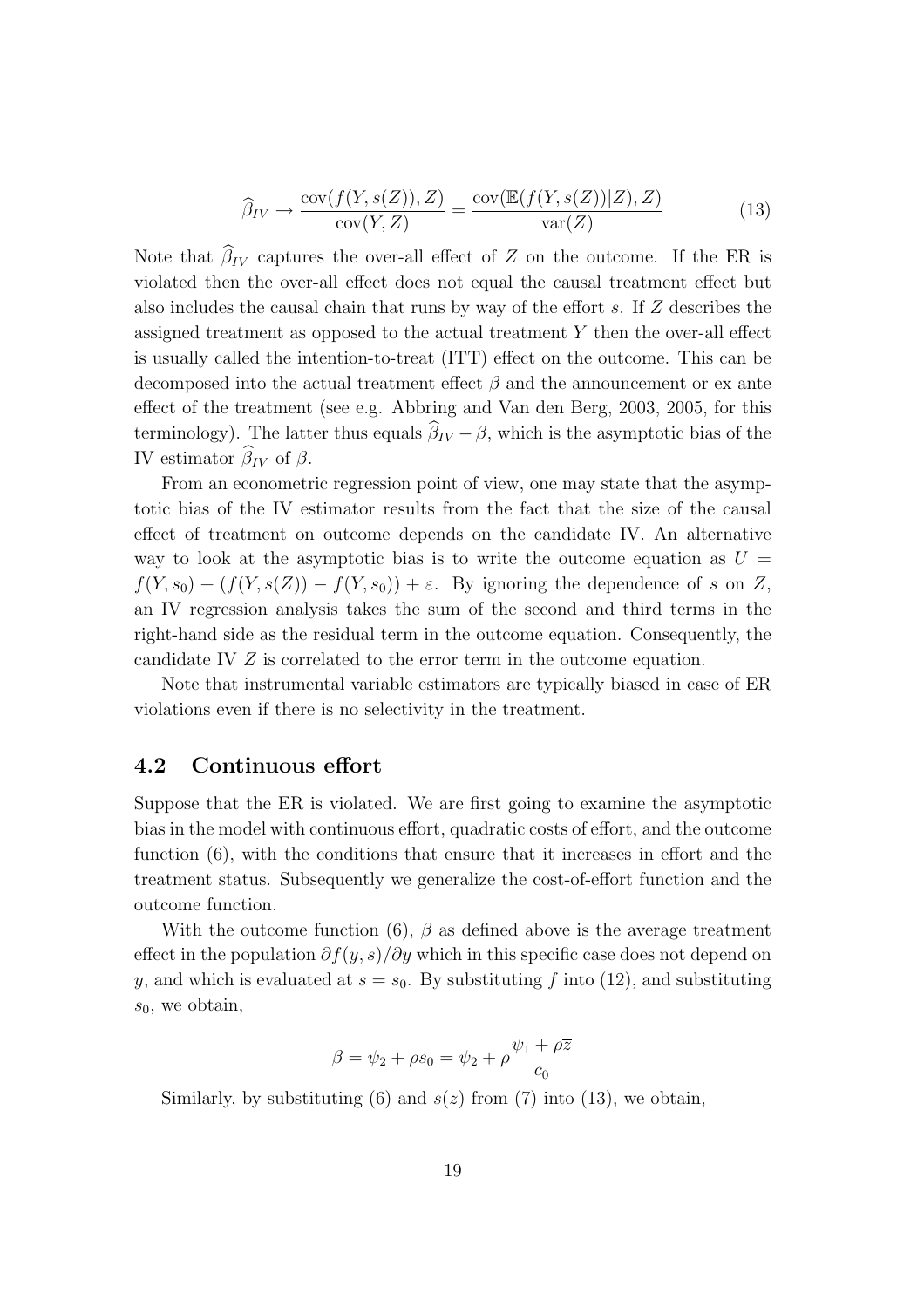$$
\widehat{\beta}_{IV} \rightarrow \psi_2 + \frac{2\rho\psi_1}{c_0} + \frac{\rho^2}{c_0} \frac{\text{cov}(Z, Z^2)}{\text{var}(Z)}
$$

As a result,

$$
\widehat{\beta}_{IV} - \beta \rightarrow \frac{\rho}{c_0} \left[ \psi_1 - \rho \overline{z} + \rho \frac{\text{cov}(Z, Z^2)}{\text{var}(Z)} \right]
$$

In the Appendix to this paper we prove the following:

Proposition 3. Consider the model with continuous effort, quadratic costs of effort, and the outcome function  $(6)$  with the conditions that ensure that it increases in effort and the treatment status. If the exclusion restriction is violated then the asymptotic bias of the IV estimator  $\hat{\beta}_{IV}$  has the same sign as  $\rho$ .

We use the monotonicity result of Athey and Levin (2001) (see Subsection 3.2) as an input in the derivation of results for more general model frameworks than considered so far in this subsection.

Proposition 4. Consider the model with continuous effort. Let the treatment status Y increase in Z in the sense of first-order stochastic domination. Let the outcome function increase in effort and treatment status, and suppose that the cross-derivative is positive. If the exclusion restriction is violated then the asymptotic bias of the IV estimator  $\widehat{\beta}_{IV}$  is positive.

#### 4.3 Discrete effort

Let s be binary and let Z have a discrete distribution with points of support  $z_1 > z_2$ , like in Subsection 3.3. It can be shown that  $\beta$  in (12) then simplifies to

$$
\beta = \frac{\mathbb{E}(f(Y, s_0)|z_1) - \mathbb{E}(f(Y, s_0)|z_2)}{z_1 - z_2}
$$

which is a local average treatment effect (compare Imbens and Angrist, 1994; note that the denominator equals  $\mathbb{E}(Y|z_1) - \mathbb{E}(Y|z_2)$ . If the ER is valid then the IV estimator  $\widehat{\beta}_{IV}$  converges to this number. Accordingly, we can use a Wald estimator as IV estimator.

If the ER is violated then we can simplify (13) to

$$
\widehat{\beta}_{IV} \to \frac{\mathbb{E}(f(Y, s(z_1))|z_1) - \mathbb{E}(f(Y, s(z_2))|z_2)}{z_1 - z_2} \tag{14}
$$

so that again  $\widehat{\beta}_{IV}$  captures the over-all effect of Z on the outcome.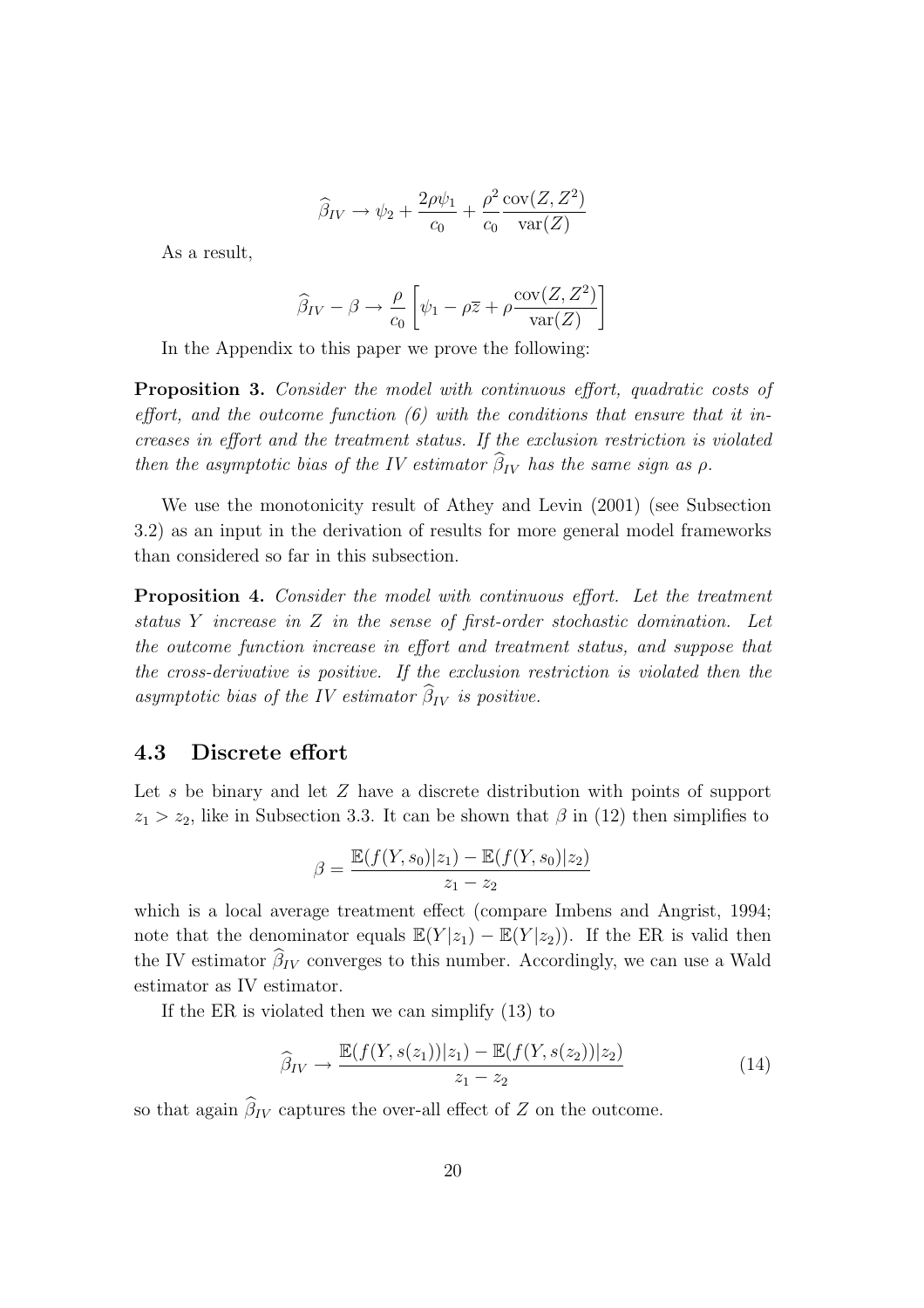Now let us proceed by taking the outcome function  $f$  to satisfy  $(6)$ . From the above (as well as from the previous subsection) it immediately follows that  $\beta = \psi_2 + \rho s_0$ . If the ER is violated then necessarily  $s(z_1) \neq s(z_2)$ . With  $\rho < 0$ , violation implies that  $0 = s(z_1) < s(z_2) = 1$ , whereas with  $\rho > 0$ , this is reversed. By elaborating on equation (13) or on equation (14), we obtain

$$
\widehat{\beta}_{IV} \to \psi_2 - \frac{\psi_1 + \rho z_2}{z_1 - z_2} \quad \text{if } \rho < 0
$$

$$
\widehat{\beta}_{IV} \to \psi_2 + \frac{\psi_1 + \rho z_1}{z_1 - z_2} \quad \text{if } \rho > 0
$$

Depending on the sign of  $\rho$  and the value of  $s_0$ , we have four different expressions for the asymptotic bias,

$$
\widehat{\beta}_{IV} - \beta \rightarrow -\frac{\psi_1 + \rho z_2}{z_1 - z_2} \quad \text{if } \rho < 0 \text{ and } s_0 = 0
$$
  

$$
\widehat{\beta}_{IV} - \beta \rightarrow -\frac{\psi_1 + \rho z_1}{z_1 - z_2} \quad \text{if } \rho < 0 \text{ and } s_0 = 1
$$
  

$$
\widehat{\beta}_{IV} - \beta \rightarrow \frac{\psi_1 + \rho z_1}{z_1 - z_2} \quad \text{if } \rho > 0 \text{ and } s_0 = 0
$$
  

$$
\widehat{\beta}_{IV} - \beta \rightarrow \frac{\psi_1 + \rho z_2}{z_1 - z_2} \quad \text{if } \rho > 0 \text{ and } s_0 = 1
$$

Thus,

Proposition 5. Consider the model with binary effort, a binary candidate IV, and the outcome function  $(6)$  with the conditions that ensure that it increases in effort and the treatment status. If the exclusion restriction is violated then the asymptotic bias of the IV estimator  $\widehat{\beta}_{IV}$  has the same sign as  $\rho$ .

The bias terms are larger if  $z_1$  and  $z_2$  are close. However, recall that this result is derived under the simplifying assumptions that all agents are in Regime 2 and acquire information on  $Z$ , so that  $z_1$  and  $z_2$  can not be too close.

From the interpretation of the bias as capturing the announcement effect or ex ante effect of the treatment, it follows that a large bias term is equivalent to a large ex ante effect. This means that a large bias is often associated to a high value of information.

Suppose the circumstances are such that it is plausible that the exclusion restriction is violated, so IV cannot be applied. One way to proceed is to estimate a structural economic model. Alternatively, if the model framework is dynamic with sufficient variation in the timing of treatment and the outcome of interest,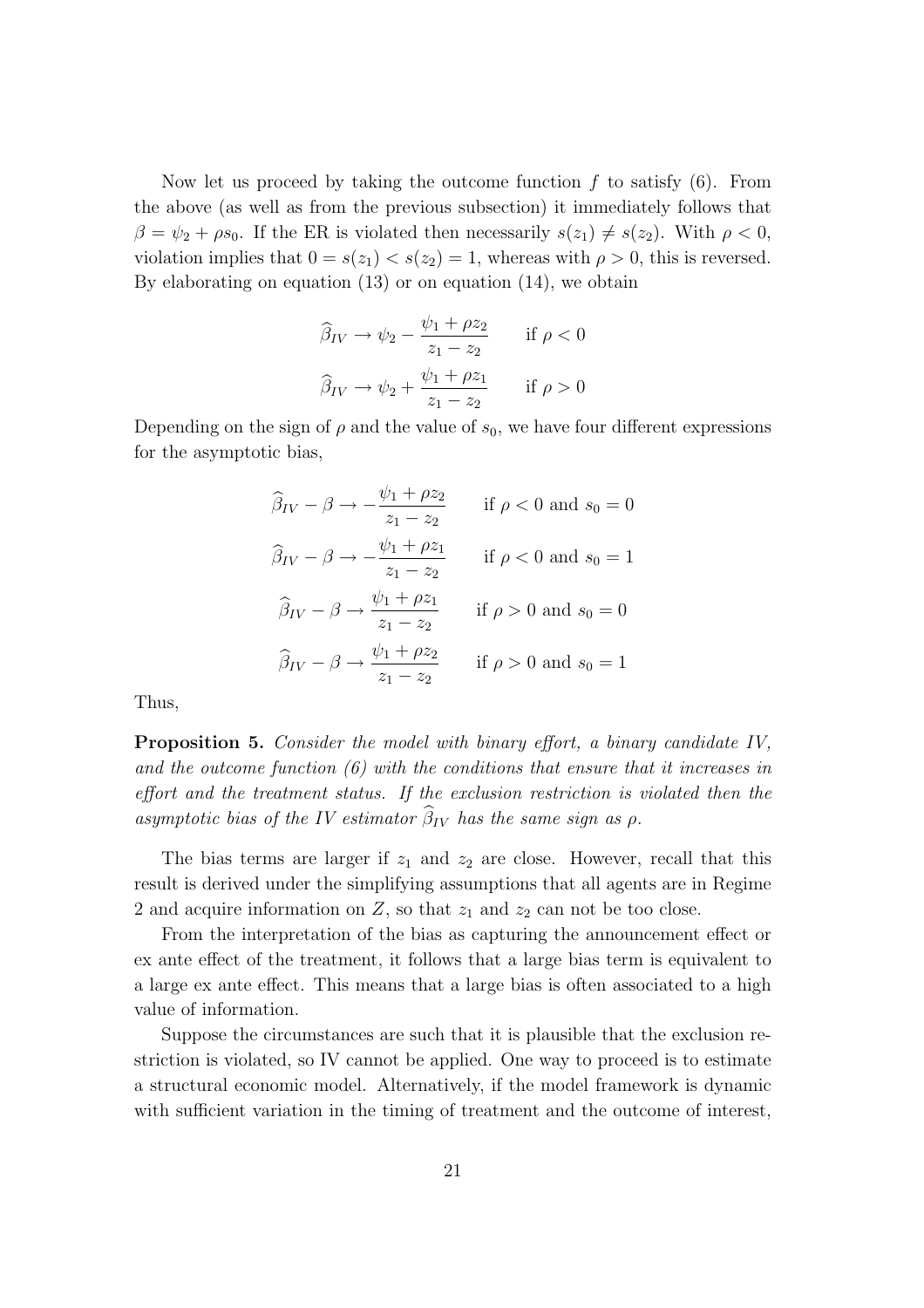then one may follow the so-called "timing-of-events" approach (Abbring and Van den Berg, 2003), that is, impose some semi-parametric structure and exploit the variation in the timing of events for identification of a causal treatment effect. Note that the value of  $Z$ , if observed, does not have any influence on optimal behavior after the actual treatment. Abbring and Van den Berg (2005) exploit this so-called "ex post exclusion restriction" for identification of selection effects. They also demonstrate that, with sufficient semi-parametric structure, the information in the timing of events enables identification of the ex ante effect and the treatment effect. It is a topic for further research to investigate under which conditions the observation of indicators of the agent's effort level before treatment provides useful additional information.

Of course, exclusion restrictions for instrumental variable estimation may break down for other reasons than those considered in this paper. Notably, the agent's value of the candidate instrument may be affected by unobserved characteristics of the agent that have a direct causal effect on the outcome variable. This is prevented if the candidate instrument is the result of a deliberate randomization, like a deliberately randomized intention-to-treat variable in a social experiment.

## 5 Conclusions

Exclusion restrictions for instrumental variable estimation are untestable and therefore need to be justified externally. We consider situations in which there is a time interval between the moment the agent realizes that he may be exposed to the policy and the actual exposure. We economically analyze the decision whether to acquire information concerning the value of the candidate instrumental variable.

The results suggest, first, that the exclusion restriction is more likely to be violated if the candidate instrument covers a large shift in policy intensity or if it divides the population into groups of similar size. We also find that the exclusion restriction is more likely to be violated if the outcome of interest strongly depends on interactions between the agent's effort before the outcome is realized on the one hand, and the agent's treatment status on the other.

Deliberate randomization of the intention to treat, like in the case of social experiments, does not help. The randomization outcome is typically available to the agent at low cost, and the typical randomization probability of 1/2 corresponds to a high incentive to acquire one's realization. In fact, it may be better to use a smaller or larger probability, because this reduces the incentive to acquire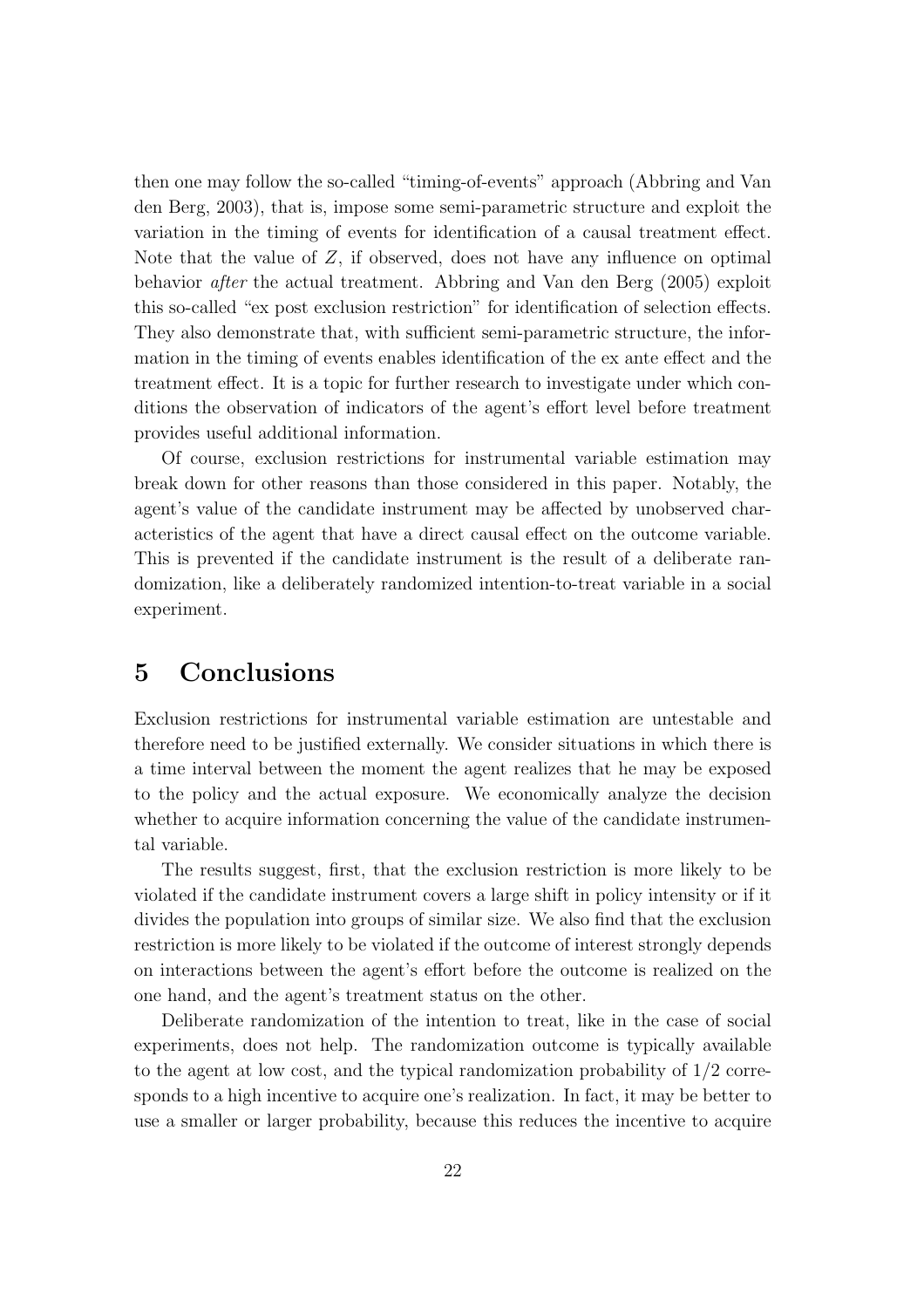and use the value of the candidate instrumental variable.

Having a weak instrument does not help either. Weakness of the candidate instrument, as defined or measured in ways proposed in the literature, is not directly related to the likelihood that the exclusion restriction is violated.

With discrete effort, instrumental variable analyses that restrict attention to agents with low or high resources (e.g. income) are more likely to be valid than analyses that include agents with intermediate resource levels. The reason is that for the former groups, the information is useless because it does not affect optimal effort. In addition, for the low resource agents, it may be too expensive.

Finally, concerning the bias in case of violation of the exclusion restriction, we find that typically, it is large if the value of information is large.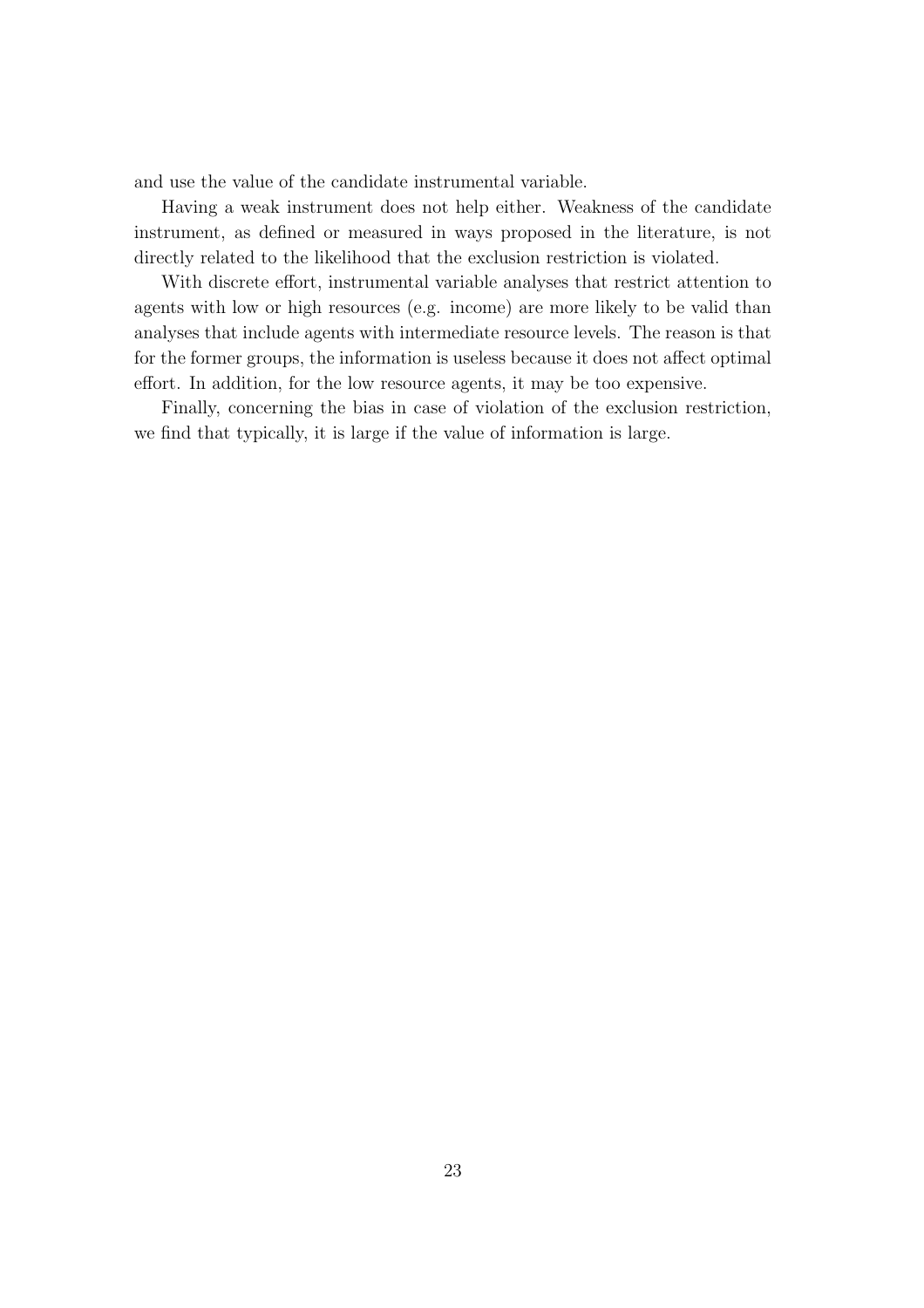## References

- Abbring, J.H. and G.J. van den Berg (2003), "The non-parametric identification of treatment effects in duration models", Econometrica, 71, 1491–1517.
- Abbring, J.H. and G.J. van den Berg (2005), "Social experiments and instrumental variables with duration outcomes", Working paper, Free University Amsterdam, Amsterdam.
- Angrist, J.D., G.W. Imbens, and D.B. Rubin (1996), "Identification of causal effects using instrumental variables", Journal of the American Statistical Association, 91, 444–455.
- Athey, S. and J. Levin (2001), "The value of information in monotone decision problems", Working paper, Stanford University, Stanford.
- Blundell, R. and T. MaCurdy (1999), "Labor supply", in O. Ashenfelter and D. Card, editors, *Handbook of Labor Economics, Volume III*, North-Holland, Amsterdam.
- Collins, H.M. and T. Pinch (1998), The golem at large, Cambridge University Press, Cambridge, UK.
- Gollier, C. (2001), *The Economics of Risk and Time*, MIT Press, Cambridge.
- Heckman, J.J., R.J. LaLonde, and J.A. Smith (1999), "The economics and econometrics of active labor market programs", in O. Ashenfelter and D. Card, editors, Handbook of Labor Economics, Volume III, North-Holland, Amsterdam.
- Heckman, J.J. and S. Navarro (2005), "Dynamic discrete choice and dynamic treatment effects", Working paper, University of Chicago, Chicago.
- Imbens, G.W. and J.D. Angrist (1994), "Identification and estimation of local average treatment effects", Econometrica, 62, 467–475.
- Imbens, G.W. and W.K. Newey (2002), "Identification and estimation of triangular simultaneous equation models without additivity", Working paper, M.I.T., Cambridge.
- Persico, N. (2000), "Information acquisition in auctions", Econometrica, 68, 135– 148.
- Schuklenk, U. (2003), "AIDS: bioethics and public policy", New Review of Bioethics, 1, 127–144.
- Shohat, J.A. and J.D. Tamarkin (1943), The Problem of Moments, American Mathematical Society, New York.